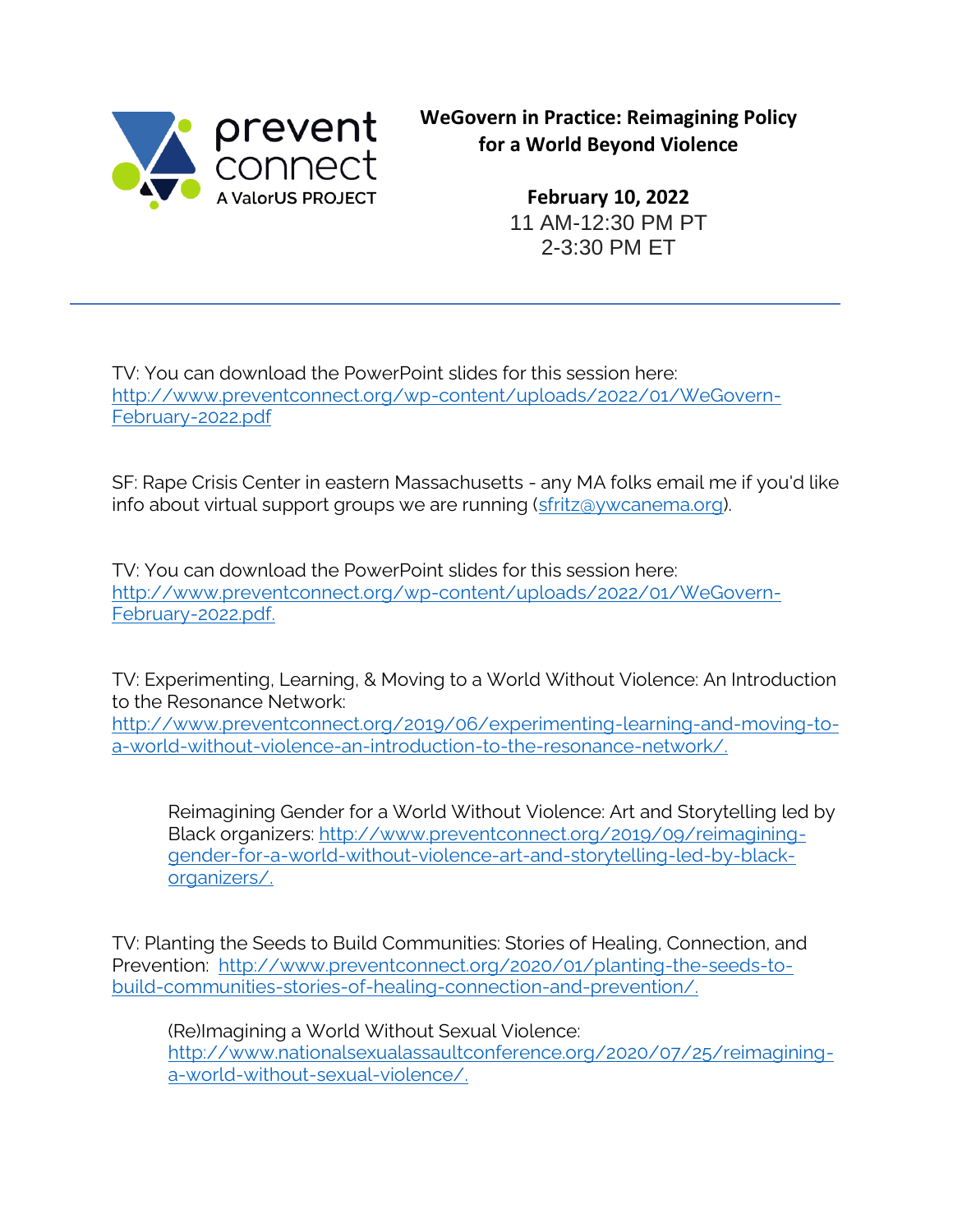TV: #WeGovern: How do we go from imagining a world without violence to building it? [http://www.preventconnect.org/2020/11/wegovern-how-do-we-go-from](http://www.preventconnect.org/2020/11/wegovern-how-do-we-go-from-imagining-a-world-without-violence-to-building-it/)[imagining-a-world-without-violence-to-building-it/.](http://www.preventconnect.org/2020/11/wegovern-how-do-we-go-from-imagining-a-world-without-violence-to-building-it/)

(Re)imagining a World Beyond Sexual Violence: Embodying Action: [http://www.nationalsexualassaultconference.org/2021/06/27/reimagining](http://www.nationalsexualassaultconference.org/2021/06/27/reimagining-a-world-without-sexual-violence-embodying-action/)[a-world-without-sexual-violence-embodying-action/.](http://www.nationalsexualassaultconference.org/2021/06/27/reimagining-a-world-without-sexual-violence-embodying-action/)

TV: WeGovern in Practice: Claiming governance in our communities: [http://www.preventconnect.org/2021/09/wegovern-in-practice-claiming](http://www.preventconnect.org/2021/09/wegovern-in-practice-claiming-governance-in-our-communities/)[governance-in-our-communities/.](http://www.preventconnect.org/2021/09/wegovern-in-practice-claiming-governance-in-our-communities/)

WeGovern in practice: Narrating a future for our communities: [http://www.preventconnect.org/2021/11/wegovern-in-practice-narrating-a](http://www.preventconnect.org/2021/11/wegovern-in-practice-narrating-a-future-for-our-communities/)[future-for-our-communities/.](http://www.preventconnect.org/2021/11/wegovern-in-practice-narrating-a-future-for-our-communities/)

TV: WeGovern: [https://we-govern.org/.](https://we-govern.org/)

TV: WeGovern statements are available to view at [http://www.preventconnect.org/wp](http://www.preventconnect.org/wp-content/uploads/2021/11/wegovern_statementpdf-1-_compressed.pdf)[content/uploads/2021/11/wegovern\\_statementpdf-1-\\_compressed.pdf](http://www.preventconnect.org/wp-content/uploads/2021/11/wegovern_statementpdf-1-_compressed.pdf)

TV: Text Chat Question: What is your vision for a world beyond violence?

LH: No oppression, people feeling safe and at peace in their communities.

CQ: acceptance of all. peace.

RC: Personally (not sure how to do this professionally) - leaders that lead with mindfulness.

JM: World full of respectful people!!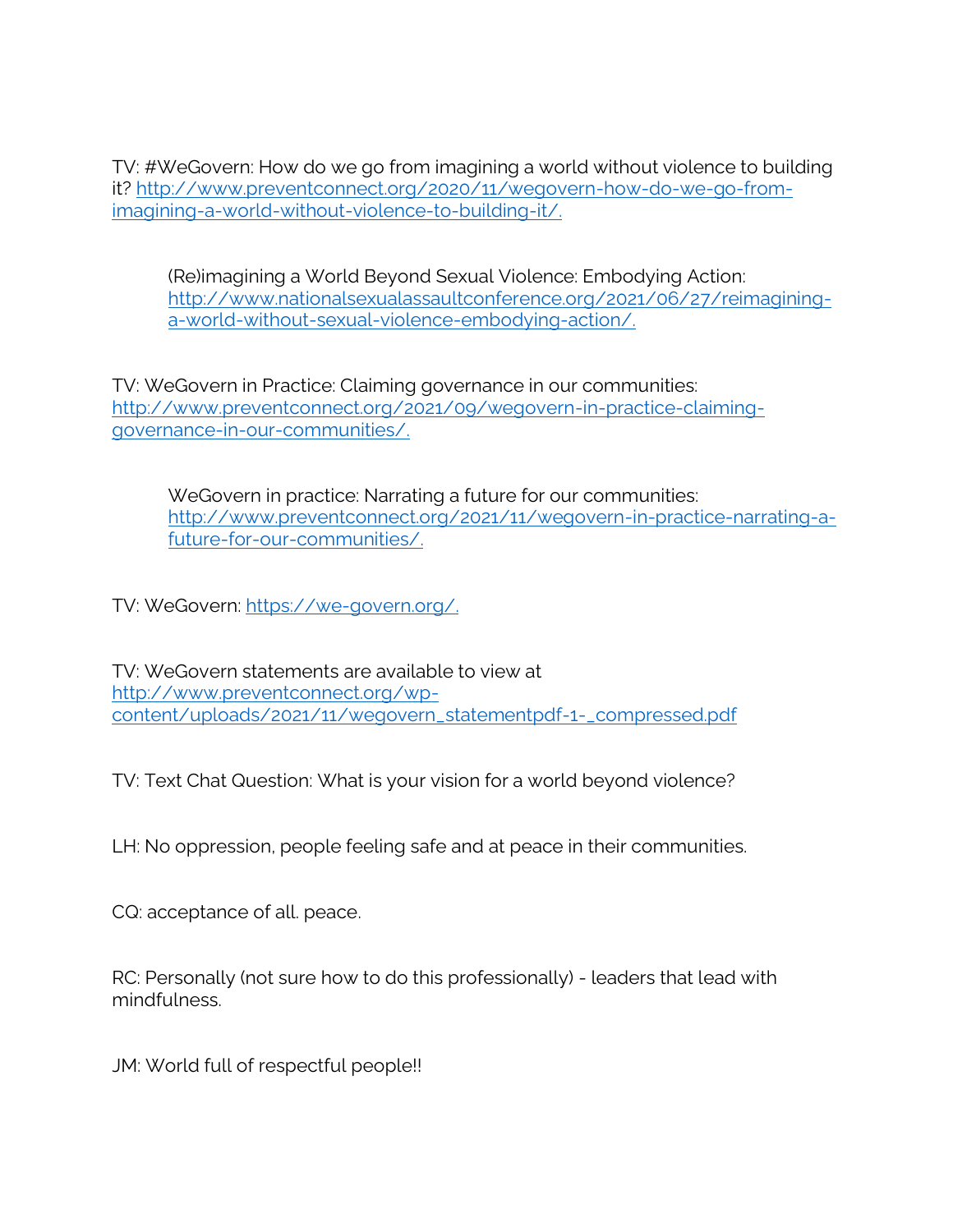PH: Creative collaboration.

AK: Community care.

AK: Peace in schools and communities.

AM: safety and security are common for ALL people.

TT: Embodiment of equity and interdependence and peace.

TP: Compassion and empathy.

SN: Having just systems.

KVS: A world where it is safe to express oneself how they want to.

MW: Where every person feels safe and at peace and not the cautious fear because of who they are or how they identify.

NB: joy and institutional courage!

MR: Respect, Dignity, Freedom to live.

AM: Not limited to this but Good moral upstanding and proper accountability.

AB: Without oppression, folks can be fully embraced for their identities.

SC: ALL people feeling safe to do basic activities and feel good about themselves.

JS: Inclusion and respect.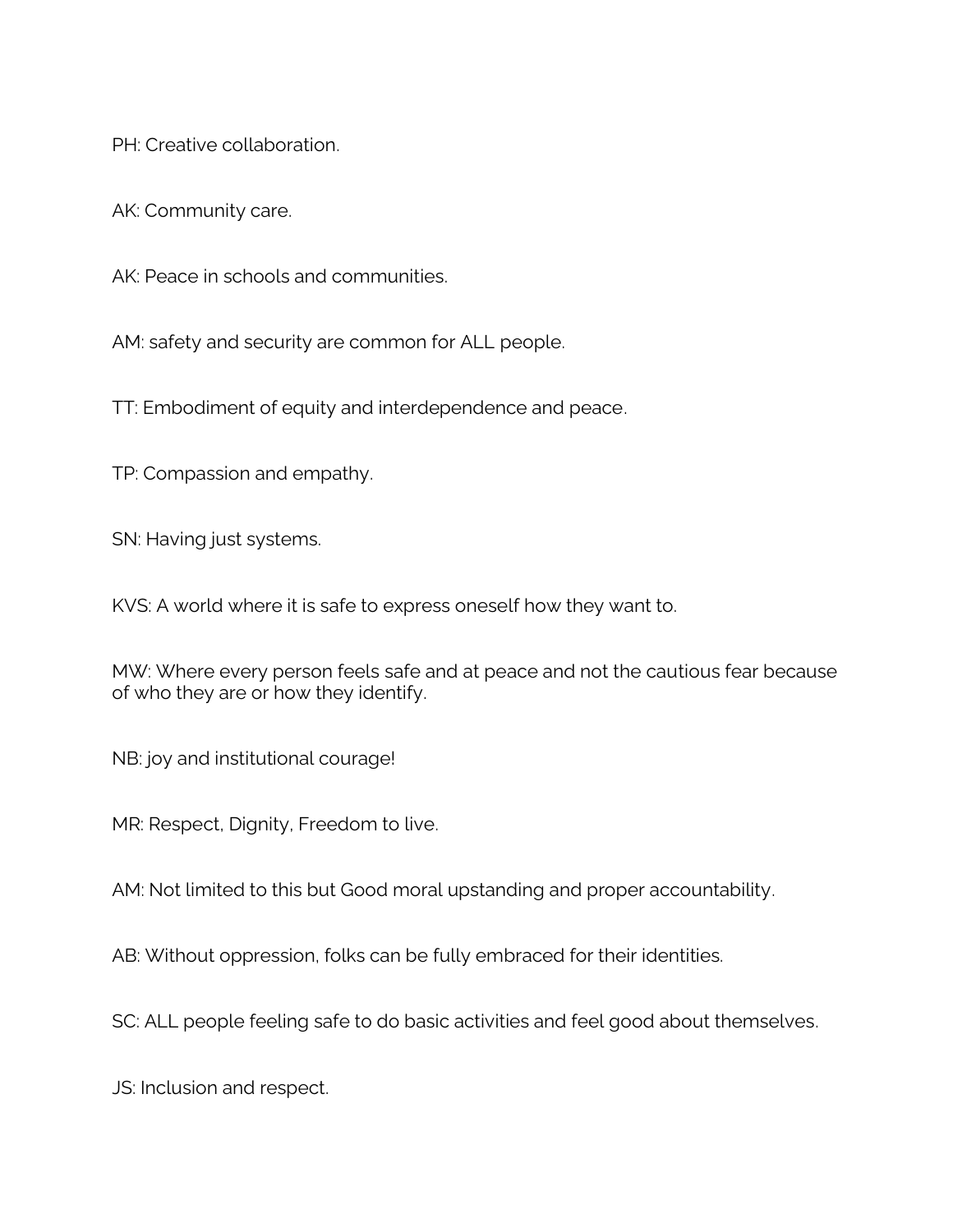JB: Safety in public and private, Access to all the resources needed to live a fulfilling life.

SM: Emotional intelligence and accessibility.

LH: No ableism, feeling a sense of belonging to the community, all basic needs are met.

KR: no more trauma.

C: Loving relationships.

SL: Being able to live comfortably with unlocked doors at home.

DB: Different generations working together to create lives that are safe and fulfilling for all.

JM: Abolishment, land back, and accountability.

JW: Your health will not be tied to how much you can pay.

YV: Honoring & making room for full spectrum of human experience including belly laughs, crying without shame, and joy!

HC: Everyone treated with Dignity.

SC: Access to healthcare, clean water.

SN: Collective healing.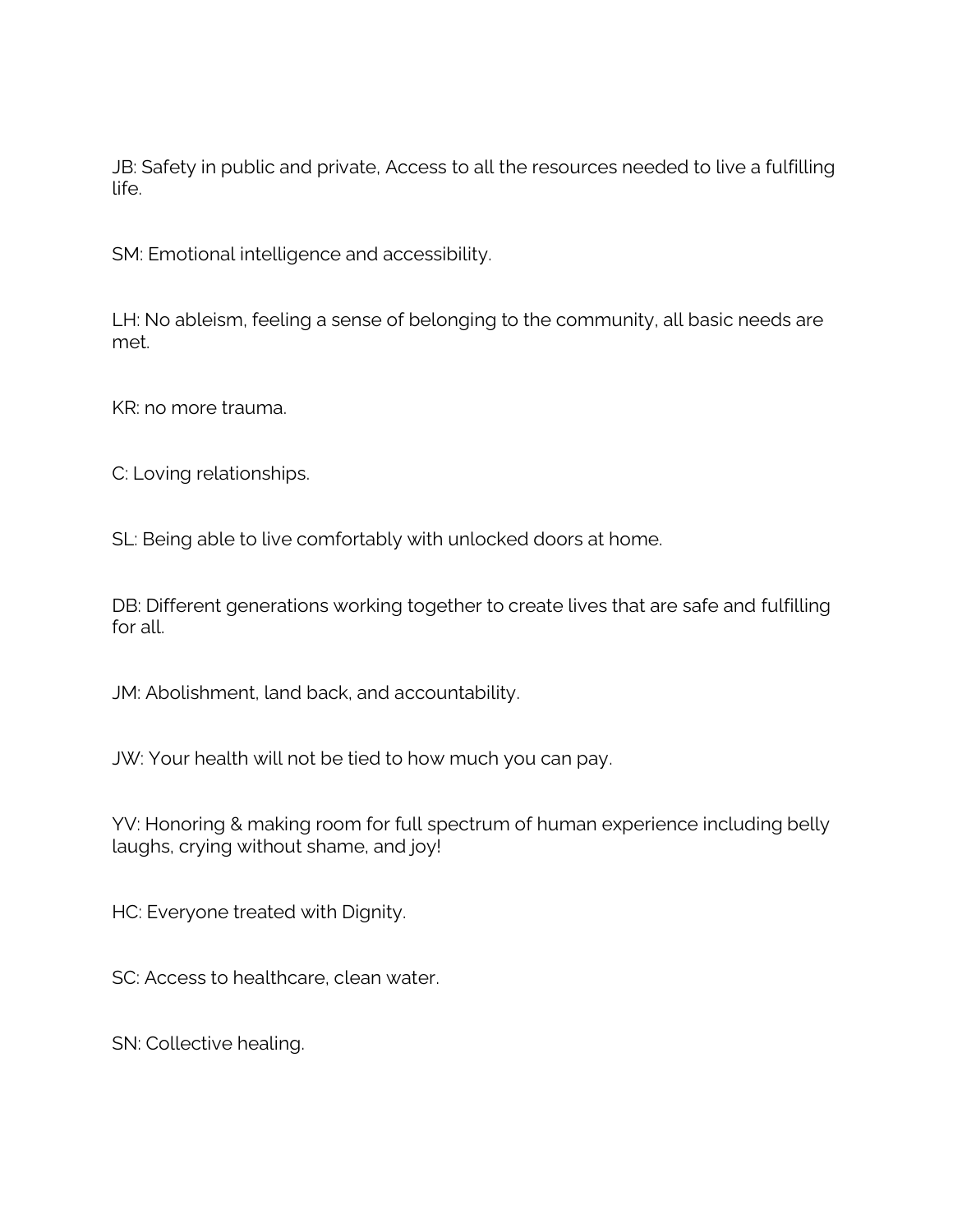ZJ: respect, equity, empathy, collaboration, community care, comfort, peace.

ST: No police, no greed, no billionaires, healthcare for all, access to food for all.

NKC: Community care, resources for all so everyone has access to everything they need, power and control is no longer a thing.

PH: All needs met.

KL: Reduced harm to the most vulnerable.

RM: safety, accountability, justice, belonging.

BT: People's basic needs met (healthcare, basic income, safe and secure housing) so they can grow and thrive as humans.

JL: Honestly hard for me to picture the way the world is...

AS: Peace for all.

AT: an end to patriarchy.

AB: people feeling safe to be themselves regardless of their cultural, belief etc

SC: no billionaires!

CW: No oppressive systems, compassion, understanding & acceptance, connection and healing!

SY: Everyone to feel equally safe into their communities, no one left out.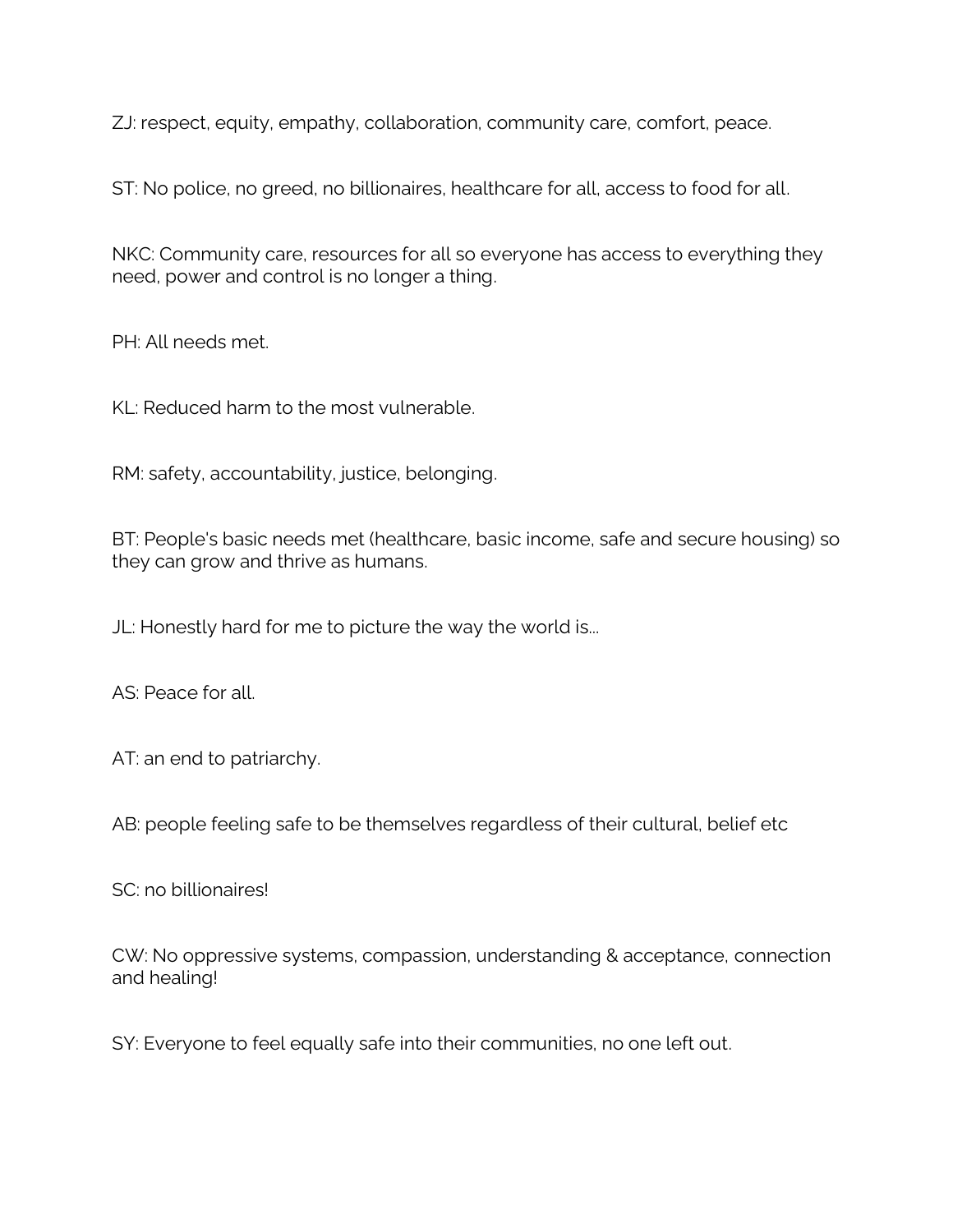JM: Ability to express yourself without judgement.

VG: all individuals have the resources to thrive and NOT just survive.

MRB: A world where we all safe and we all have the same opportunities. Where we are equal!

CY: all of our children are nurtured in safe, stable communities that allow all of us to be our full, beautiful, creative, thriving human selves!

MR: Respect for all, freedom to live.

CS: Open borders & restorative justice.

LH: This is so great, these describe the world I want to live in!

ZJ: all folks thriving.

SN: Resources based on equity

KR: Ending white supremacy and fascism

KE: No "freedom" convoy (I'm in Canada)

SJ: Equality!

LAB: A place where there is listening to each other...in that pause. We find we are the "me's" in all the us...

NLS: To be live in a world where all are free, safe, and equal. All are able to determine the conditions of their life. Free of domination and intersectional oppression.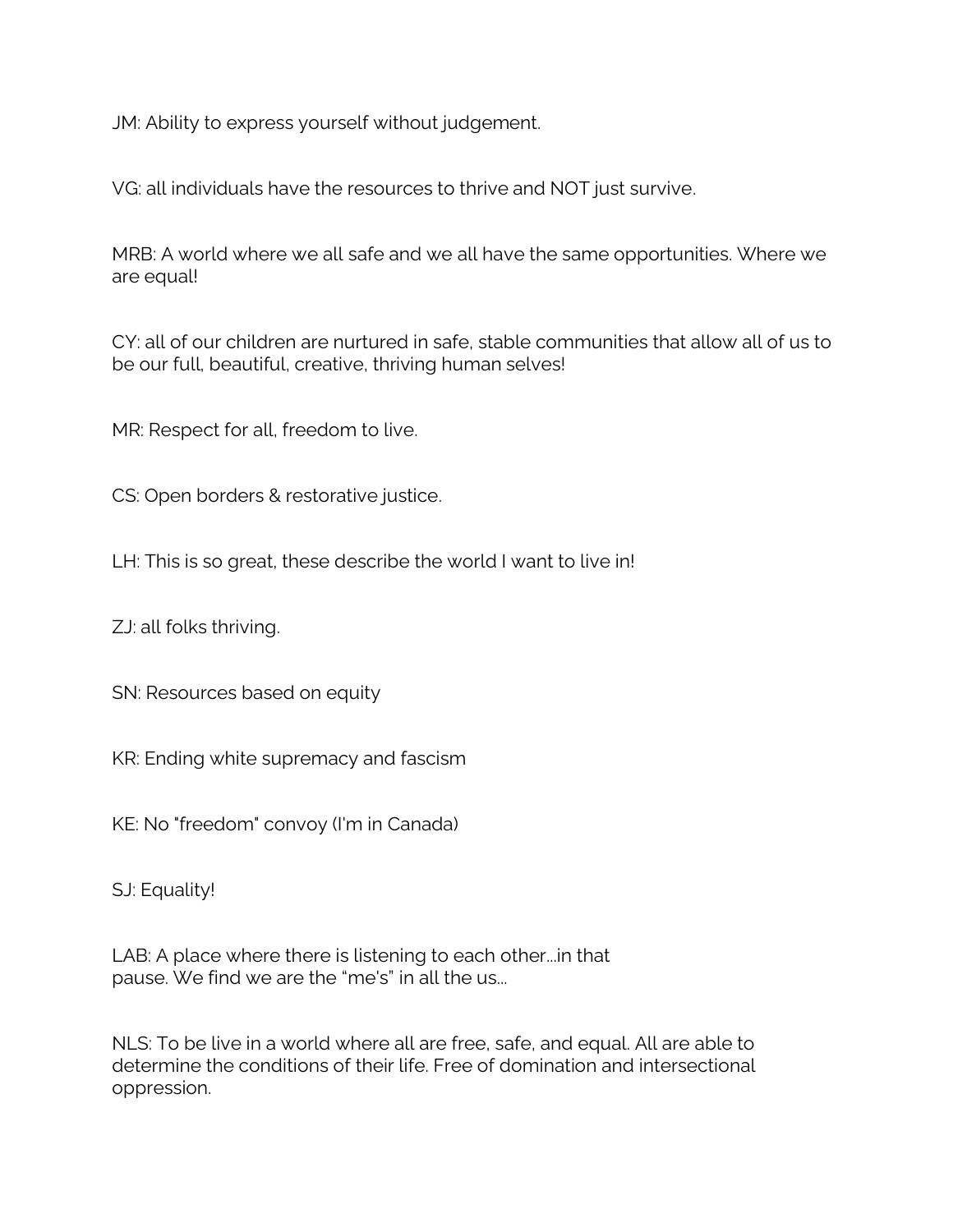SA: accepting one another to work together. don't have to agree but ability to work for better tomorrows.

JM: Oh- yeah From Gulfport Mississippi!

KC: Decolonize and "reindiginize".

HW: No more erasure of societal historical truths; full acceptance of the Human Experience!

TV: WeGovern:<https://we-govern.org/>

WeGovern statements are available to view at [http://www.preventconnect.org/wp](http://www.preventconnect.org/wp-content/uploads/2021/11/wegovern_statementpdf-1-_compressed.pdf)[content/uploads/2021/11/wegovern\\_statementpdf-1-\\_compressed.pdf](http://www.preventconnect.org/wp-content/uploads/2021/11/wegovern_statementpdf-1-_compressed.pdf)

DB: A variety of healing modalities that are culturally sensitive

MO:  $\mathbb{Q}$  yes to all the above.

#### $DB: B \rightarrow \infty$

SJ: Remove hate from our vocabulary.

DB: That part!

LAB: How we now, teach violence that instead teach acceptance, Love.

DB: Envisioning governance as community care.

YV: Phewww this is powerful, Jeanine!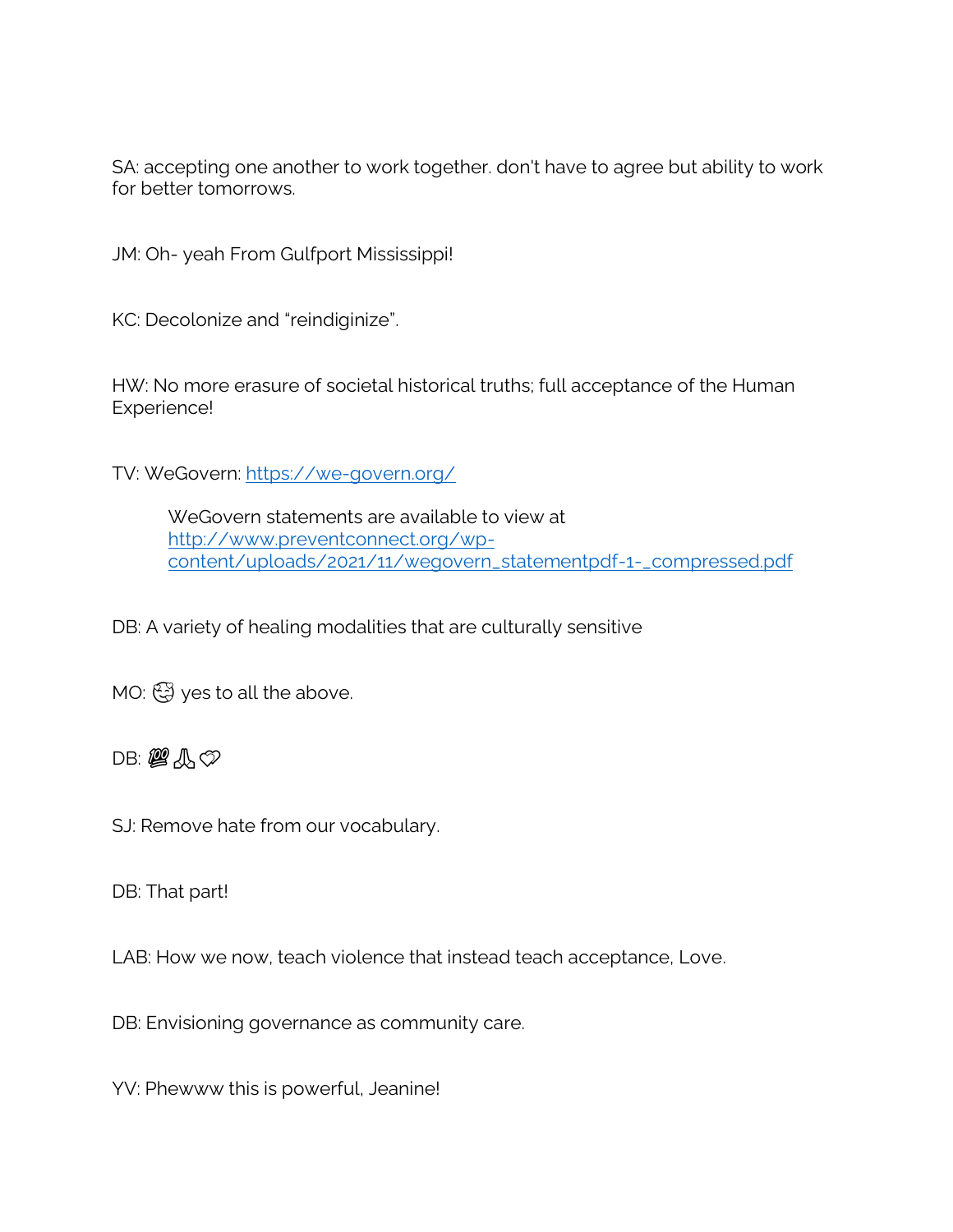KOM: Yes Jeanine!

DJ: Whew!

TT: Yes Ma'am!!!

DB: *人* 

DD: Those glasses, though Diona!!

LAB: Wow! Jeanine, Thank you for soaring & reaching your roots.

YV: ^ Right!

LAB: out, that is.

RC: Can someone please put in the chat the 3 things she said policy means to her. Thank you! A

YV: Diona!!! Your truth is shining bright thru you \$.

AB: Something that happens to them.

AB: Something to fear.

AB: Something they have no control over.

RC: Thank you! Alex! That was powerful.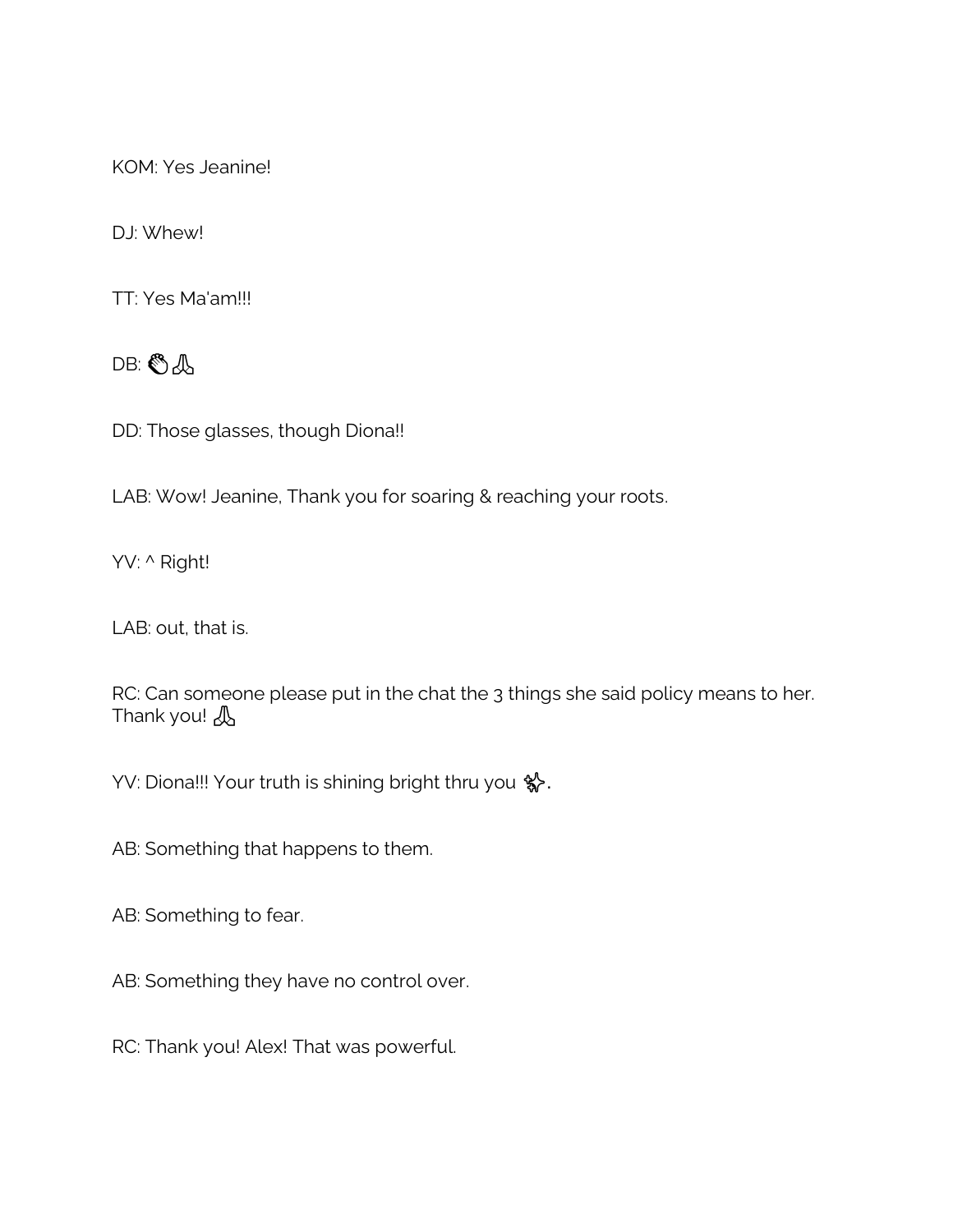JM: Whew you just spoke to my heart with that as a foster kid.

SN: Snaps.

SF: Thank you so much for everything you just shared.

SKN:

 $KE:$   $\heartsuit$ 

LAB: Thank You, Diona for sharing your Truth.

BE:  $<$ 3  $<$ 3  $<$ 3

J: "policy is what seemed to protect everyone except me" That's incredibly powerful! thank you!

TV: Applause sounds all around!!

TT: Blessings young sister!!!!

NLS: ❤️

SM: Deeply received. Thank you!

JL: Thank you Diona and Jeanine.

EH: Thanks for sharing your truth.

AM: Thank you for sharing your truth! we admire your strength!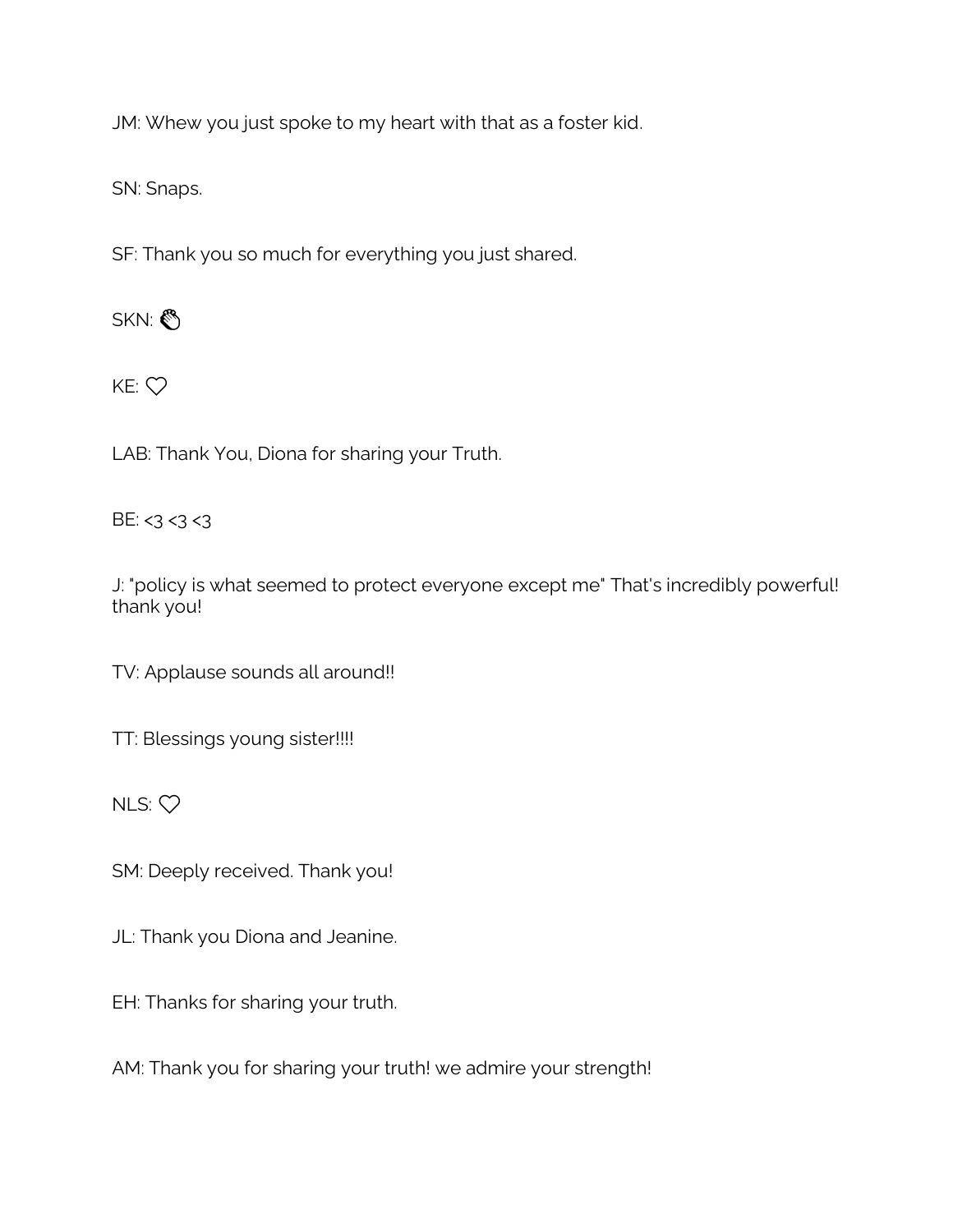SY: Thank you for sharing, very powerful  $\textcircled{u}$ 

MS: powerful.

JS: V

TT: Happy birthday Dr. Gail's Mom!!! Blessings!!!

DJ: Warm Gratitude for All Holding and Receiving

LAB: Birthday Blessings to Dr Gail's Momma! enjoy her!!!



YV: Certainly not a coincidence! Your presence & work is so purposeful & meaningful, Dr. Gail!

JG: Thank you for these powerful and moving introductions, Dr. Gail, Jeanine, and Diona.

JL: Thank you for sharing Dr. Gail

KE:  $\heartsuit \heartsuit \heartsuit$  For all three of you!

DJ: Wow, incredible, thank you Dr. Gail. I have chills!

JS: Thank you, Dr. Gail! $\heartsuit Q$ 

MRB: Thank Diona, Jeanine and Dr Gail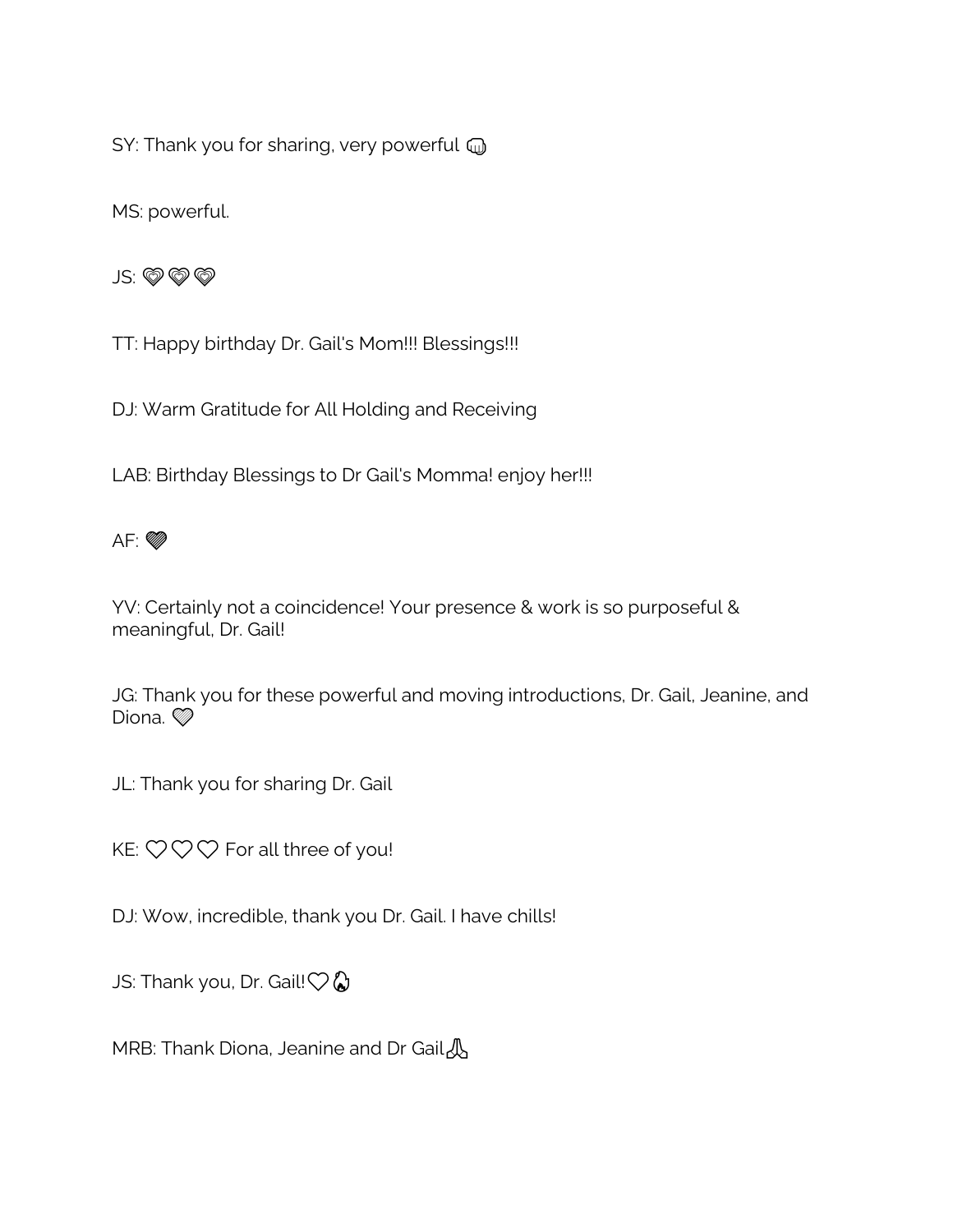SY: Thank you all, so enlightening.

A: Thanks so much to all three of you! So incredible.

C: legislators.

AK: Change.

DL: What comes to mind when you think about policy?

CD: power.

AB: It feels...rigid.

MW: Dread.

CY: impactful strategic lever.

DJ: Old white men.

JL: above my pay grade.

BT: Exhausting.

ST: anxiety.

CA: hard to change.

LB: policy = white supremacy culture.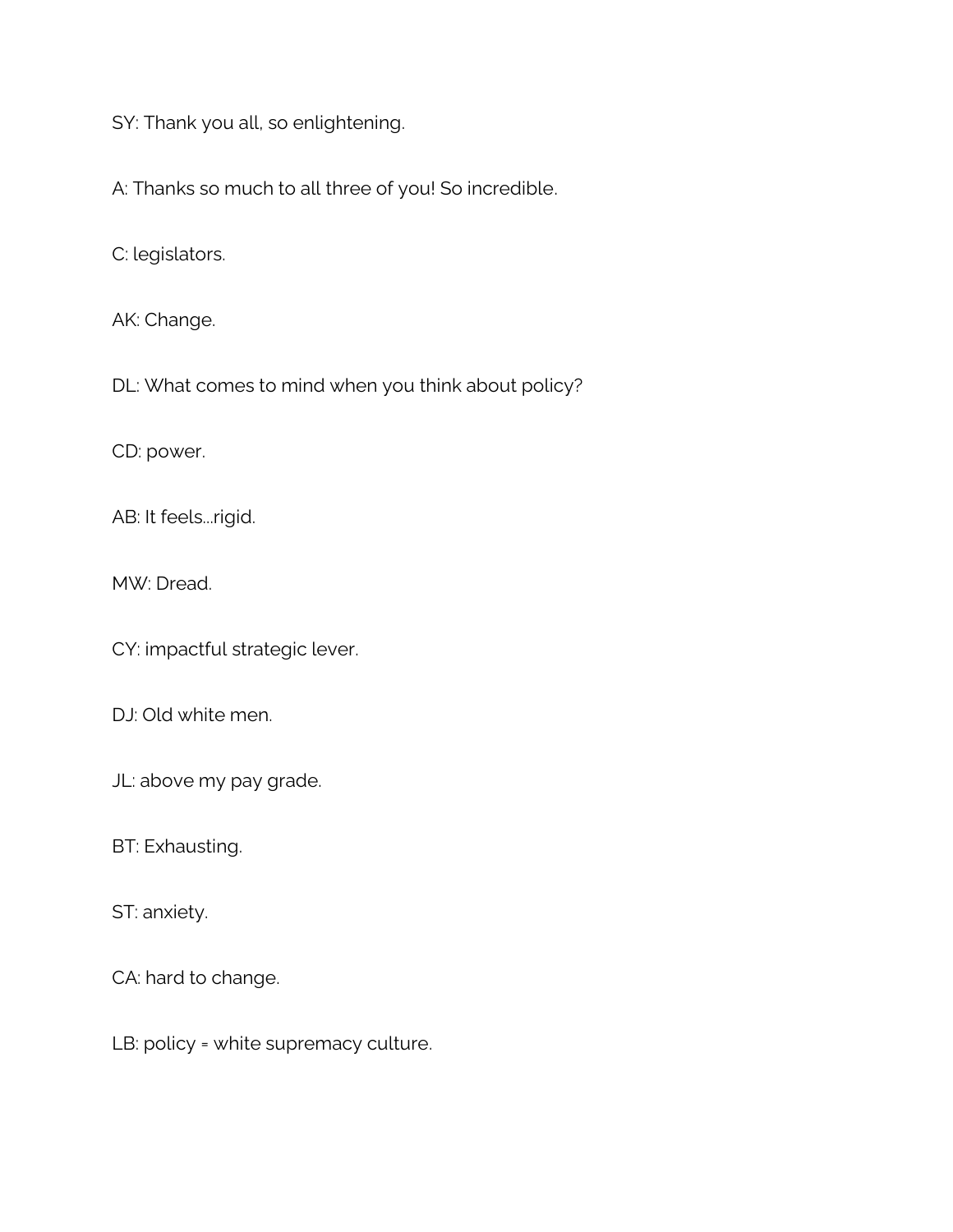HW: Nervous anxiety that I can feel in my stomach…

NLS: Necessity.

CQ: bureaucracy. huge commitment to long-term change.

MG: Control.

CGB: structure.

CS: chaos.

KR: Exciting and terrifying depending on who is designing the policy.

ER: overwhelm.

JB: state control.

AM: I think about lack of representation in our government.

VH: Power imbalance.

KE: A tool to weaponize the status quo.

YV: Embodied response: brace yourself to fit into the rigid guidelines. If you don't, there's consequences.

LAB: Walls.

AM: annoyance.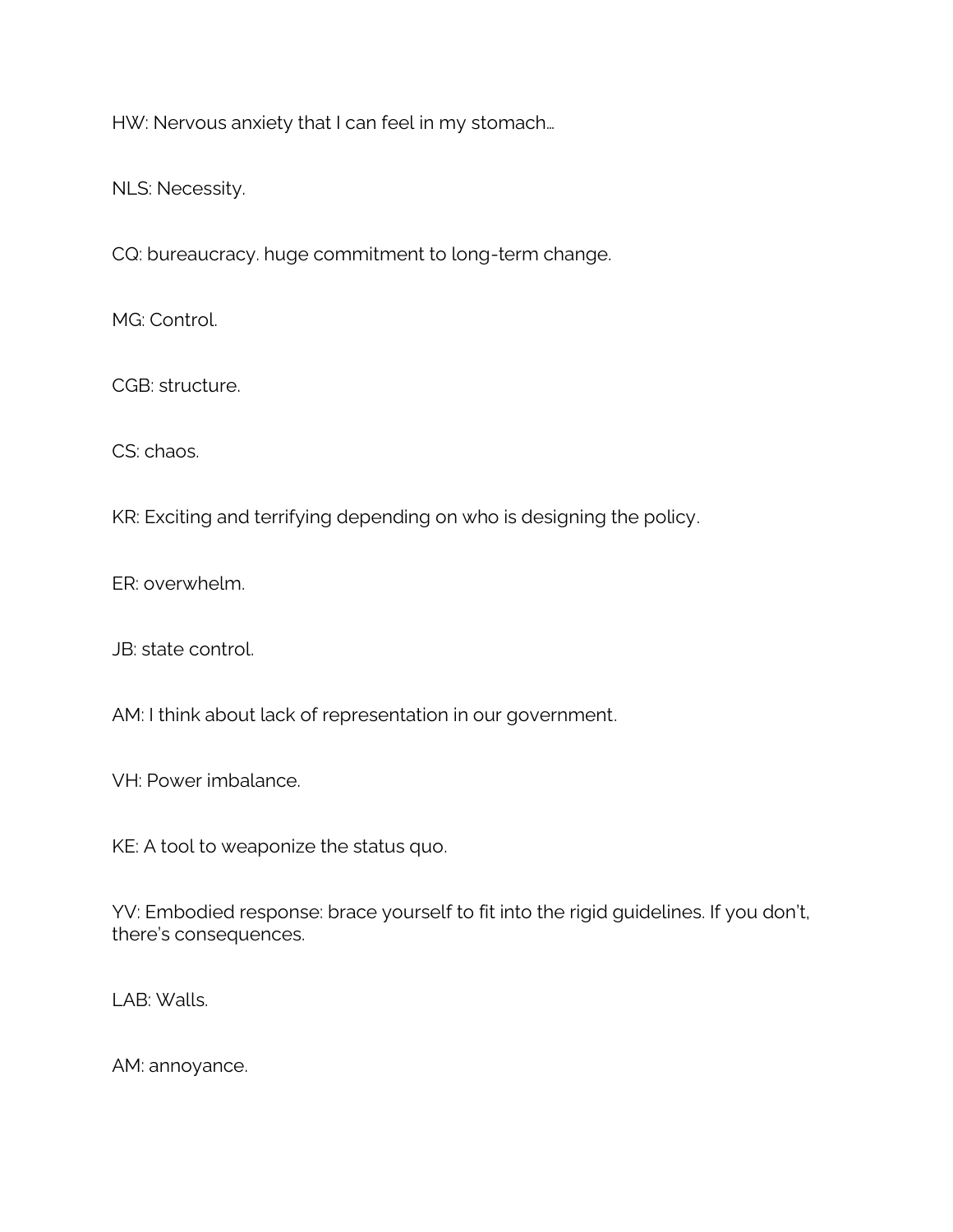SM: inconsiderate.

SN: Red tape.

KL: Seems like you have to fight for everything.

AS: control.

VS: Rules.

KVS: messed up.

MS: principles.

KC: White patriarchal supremacy.

SL: Regulations, law.

ER: Big sigh.

MD: eyeroll.

BT: Policy: future ideas, legislative gridlock.

SF: Structure- knowing what to do when the you-know-what hits the fan.

JP: people who have no idea what direct service work with survivors is like.

MR: Tension, control, power imbalance.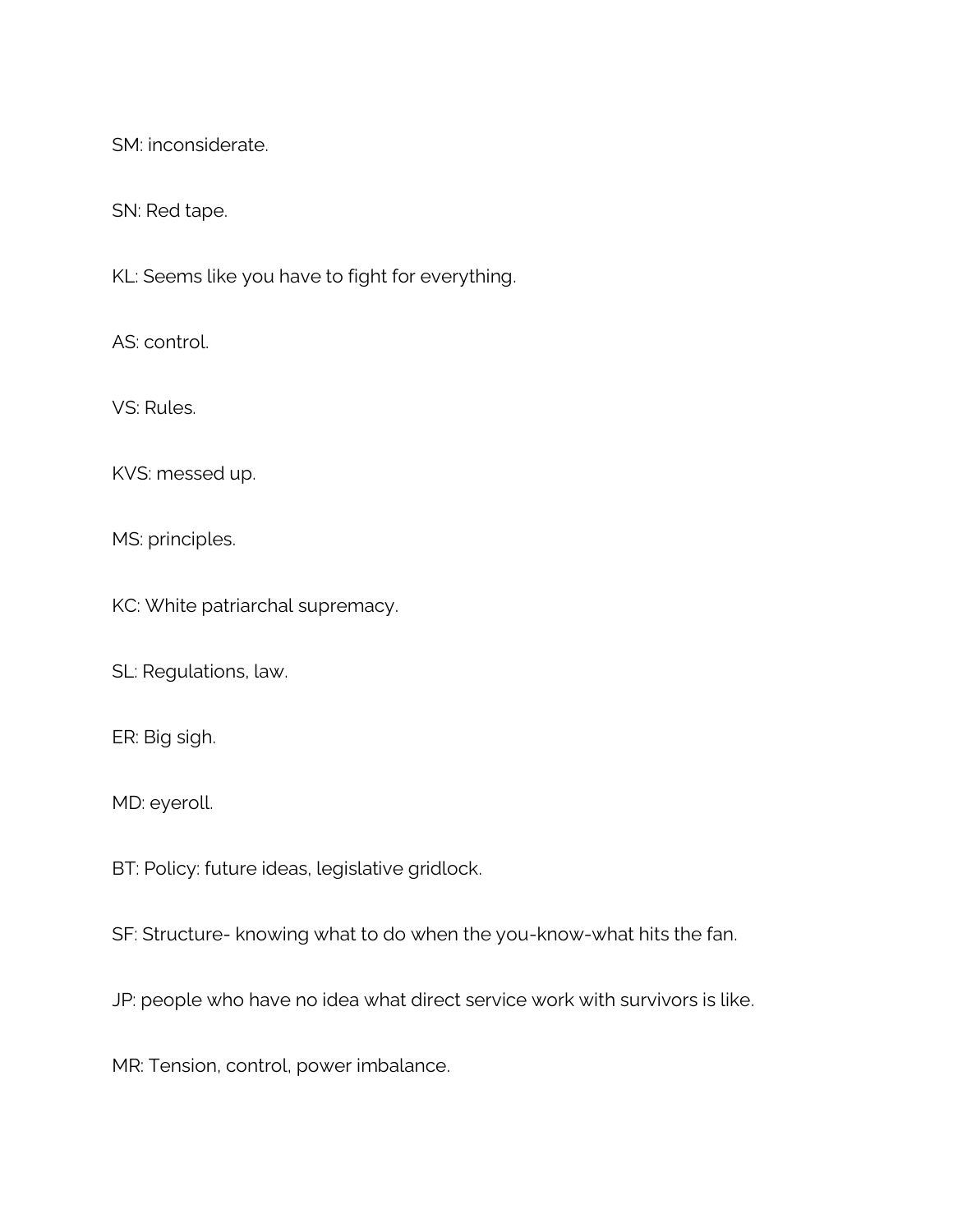SA: kidneys.

J: theatrical.

JL: Congressional deadlock.

NKC: Our current infrastructure vs the infrastructure we need to actually be what folx need.

PH: If we're not at that table, we know who will be.

KR: Anything good never gets passed.

CS: gaslighting under the guise of compromise.

MRB: inequality.

SKN: white patriarchal supremacy!

LH: Fear, worry, rich abled white Christian men.

HC: Not inclusive for everyone.

J: performative.

KDA: power & control, disenfranchisement. But also possibility, population level health, wellbeing for all.

LG: manipulative.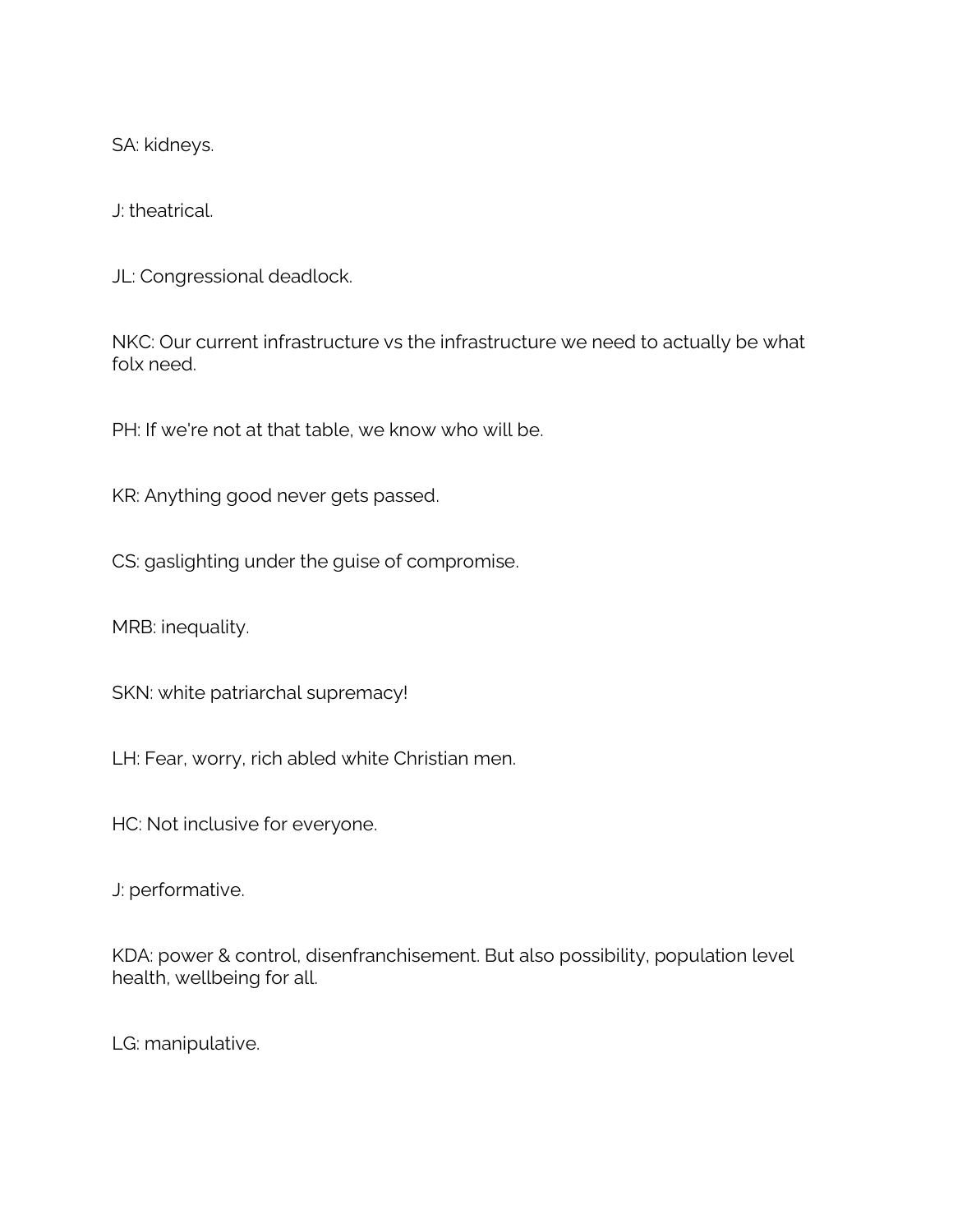ZJ: red tape.

MD: white paper.

J: like we are not being heard.

KE: A place to put things we are scared of dealing with but don't know what to do about.

RC: I write policy - so hope that I'm in a position to make a difference.

VK: slow and traditional.

SL: Not a well thought out written item that doesn't addres reality but are made to follow.

LAB: Heart growing Hope.

SN: Bye-bye bipartisanship.

ZJ: bureaucracy.

C: bureaucracy.

YV: shoulders up by my ears.

ZJ: overwhelm!

HW: Headache.

J: Heat.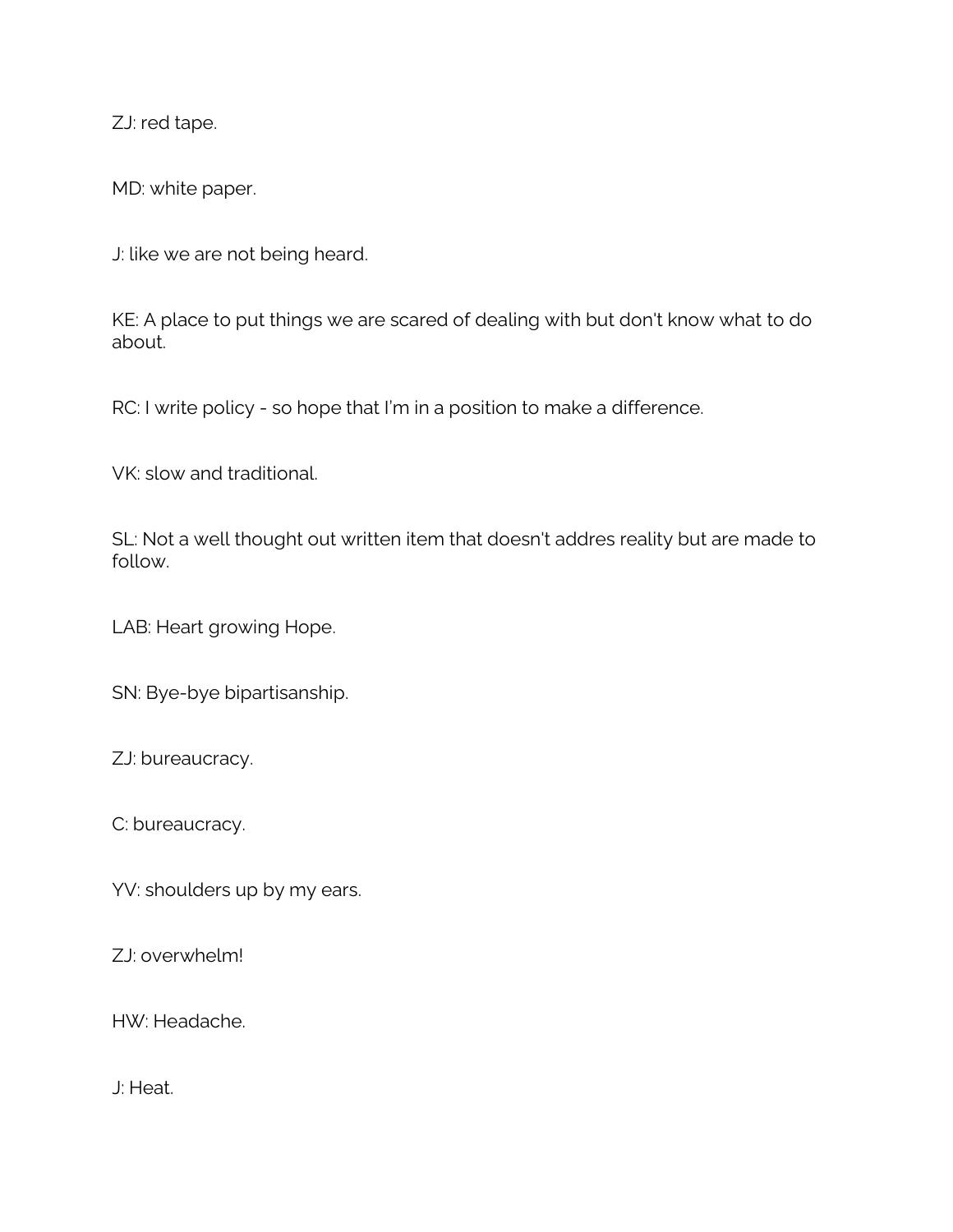PH: Pressure.

MD: frustration.

ASM: dread.

CD: holding my breathe.

CQ: tummy ach.

JB: chest tightens.

SN: Disgust.

VH: Tense.

CS: nausea.

JL: tired.

CQ: ache.

ST: dizzy.

HW: Exhausted… wanna scream…

CA: frustration.

VG: tension.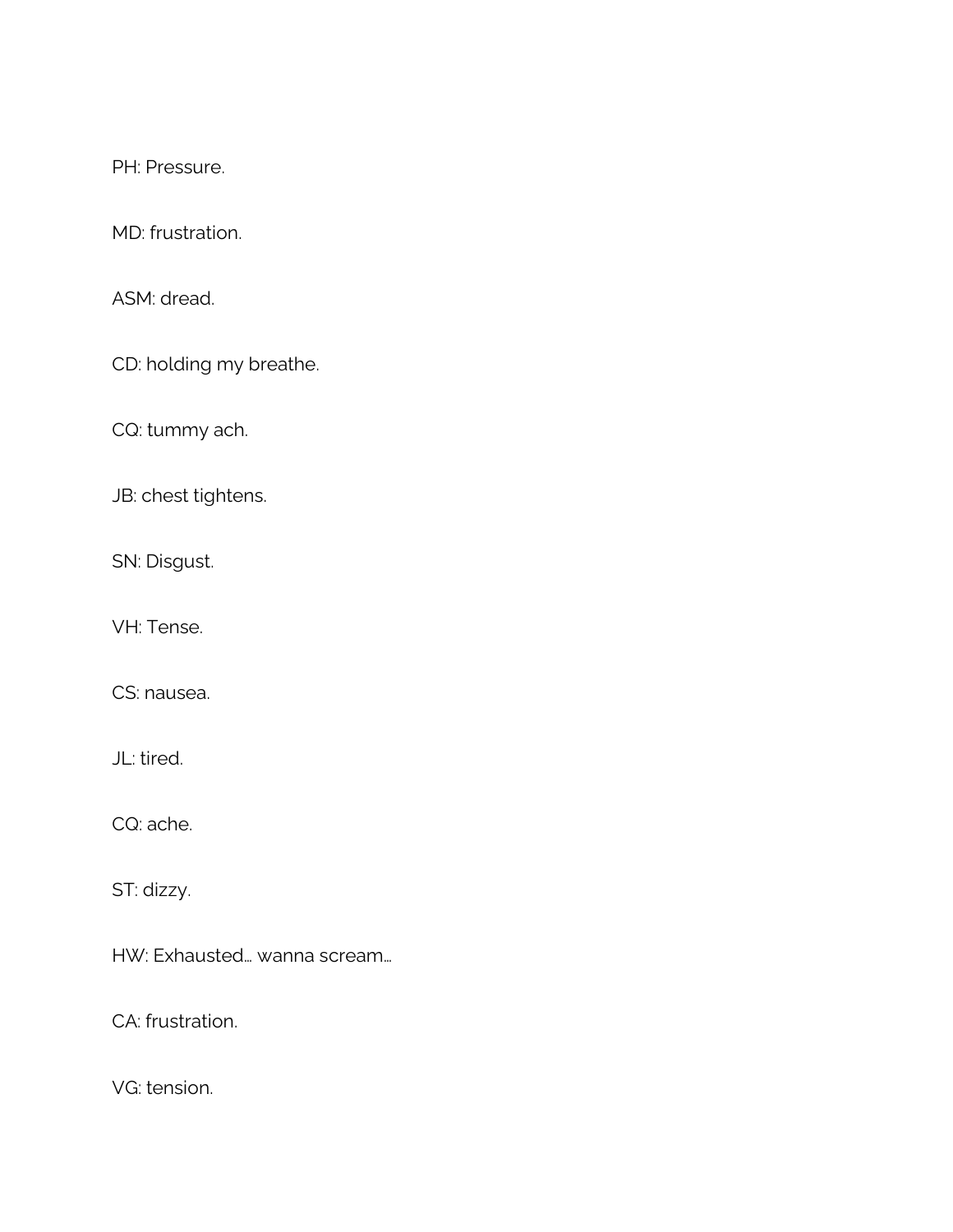BT: holding my breath.

CY: cynicism.

KL: Clenched jaw.

LAB: Pause.

MR: Anger.

VK: I feel angry and stressed.

AB: tired.

C: palpitations – anxiety.

MRB: tiredness.

KDA: apathy.

JS: I keep intentionally dropping my shoulders.

SM: trapped.

WB: Only for a specific group.

E: fear - heart racing. overwhelm.

HW: Ready to box!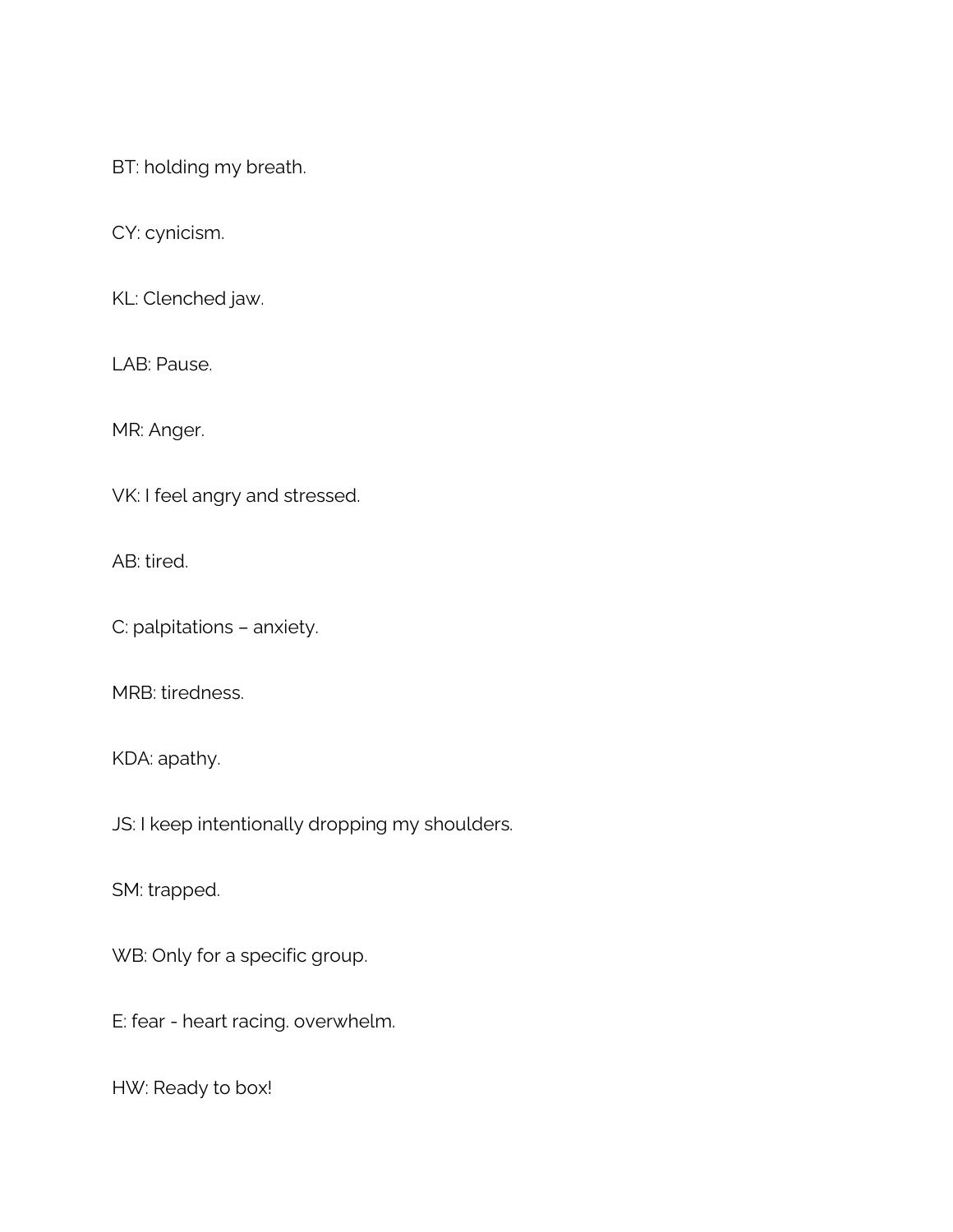BT: shaking my head, bouncing my leg, rolling eyes.

KC: Collective pain, grieving.

LH: Bile in my throat, heart racing.

BT: holding breath.

LAB: Angry.

BT: attitude of "you don't understand how COMPLICATED congress is..."

CH: Reminder of past, present and future lack of changes.

YV: YFS!!!!!!

TT: We have to keep OURSELVES....

LAB: we have to do un-do so much...

AF: % "Before we can keep ourselves safe and hold ourselves and each other accountable, we have to KEEP ourselves, we have to HOLD ourselves. ~ Jeanine.

YV: yes, unlearning the practice of minimizing & abandoning ourselves.

LAB: in ourselves…

ASM: "We learn how to tell our stories in a way that those people will hear them. We change our stories. And then they're not our stories anymore."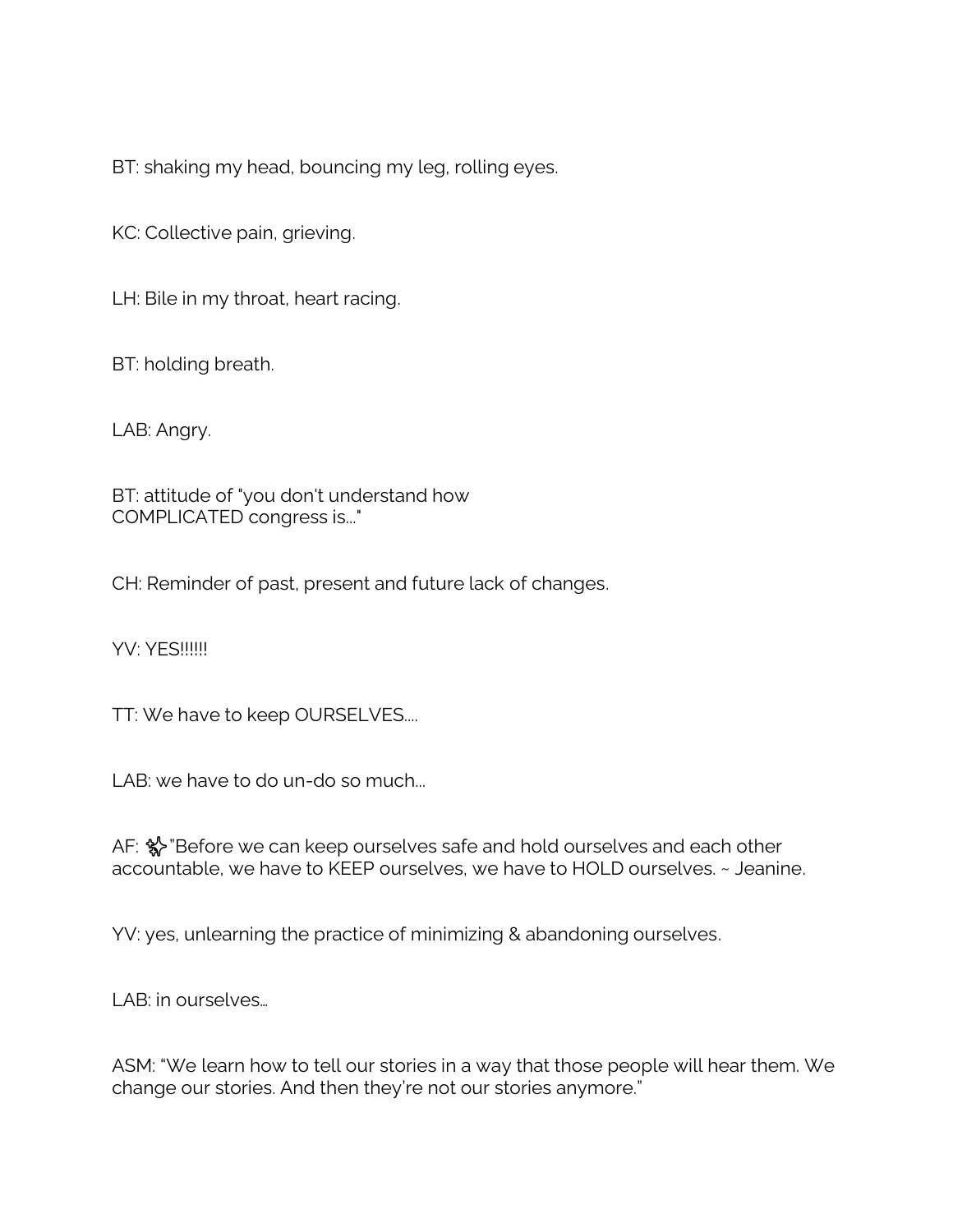ASM: :: deep sigh::

LAB: Racism is a construct and so is changing our story to pleased others.

SF: "Not hostile by accident" Wow.

AF: "We don't go back to where we are clean, and fresh and uninjured. We have to start where we are…to not tell the story that we think they'll here."

LAB: Healing comes from within, first & foremost.

LAB: Be truthful.

KD: That's deep!!

AF: "I have to tell the real story….or else we won't get the policy that is honest to the problem."

CY: some tables are going to get turned over!

CQ: Indeed! Product of great reflection and insight.

LAB: Yes...

TT: Turn 'em over then.... The time has come. Change is HERE!!!

## YV: 222

J: They want us to tell the "right story" but not the real story to avoid their discomfort.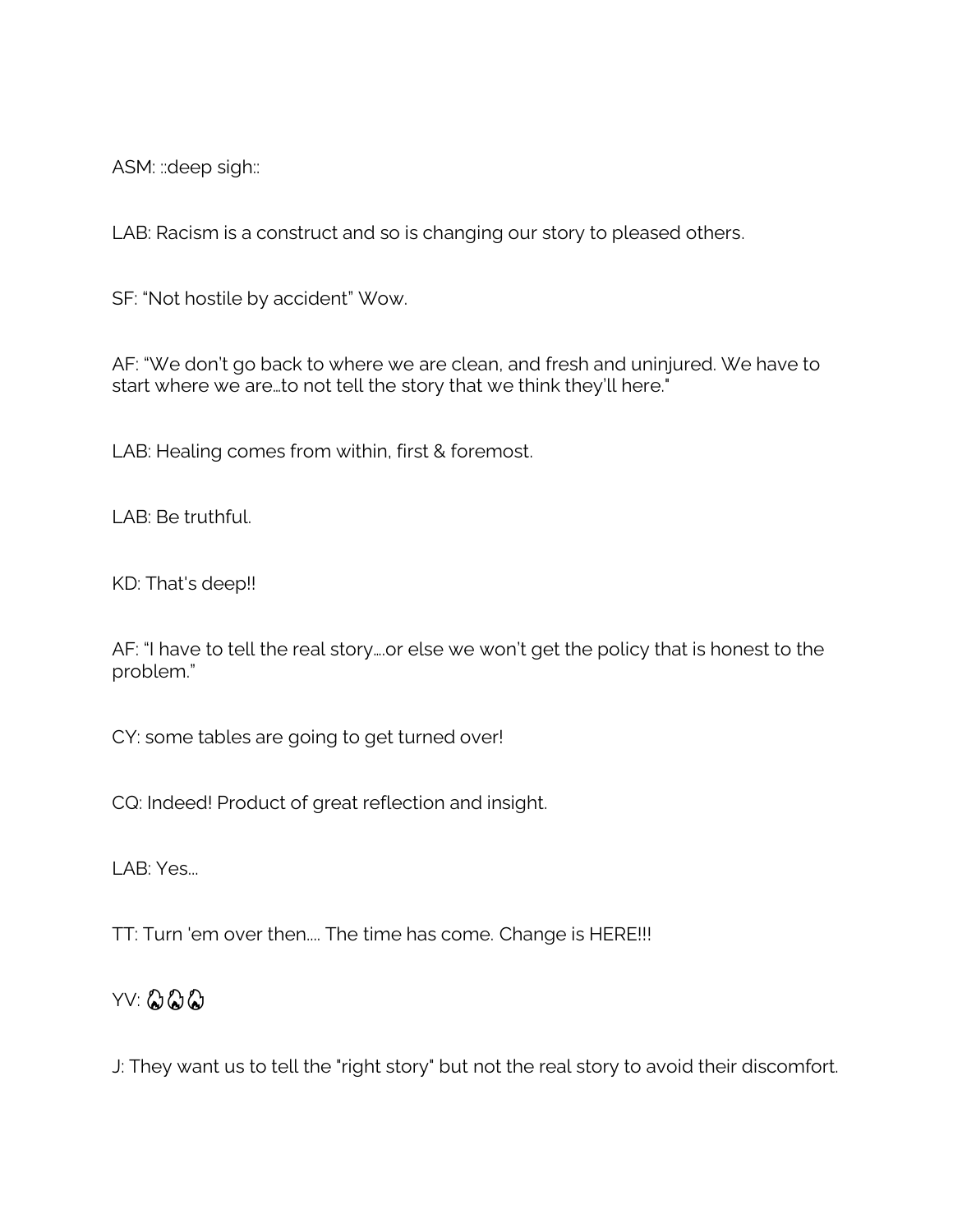#### SKN:

LAB: We must get our sledgehammers and attack it!!!

MS:

SY: Wow

MRB:

DL: How is your whole life – your relationships, your work – shaped by policy?

VN: WOW! Thank you

YV: I'm shooken and shaken RN

KE: Policy gets to tell my kid if they are "good" or "bad" at school.

KR: Shapes what access our communities receive, opportunities, health outcomes etc.

C: As a woman, my life is shaped by how and when I can get access to healthcare

AF: The decisions that are made about what grocery stores are available to me in my predominantly Black community.

E: policy is a heavy burden as an openly trans individual.

JB: As a fat queer person, policy impacts me every day through what spaces are accessible and how I am allowed to be in relation with myself and loved ones.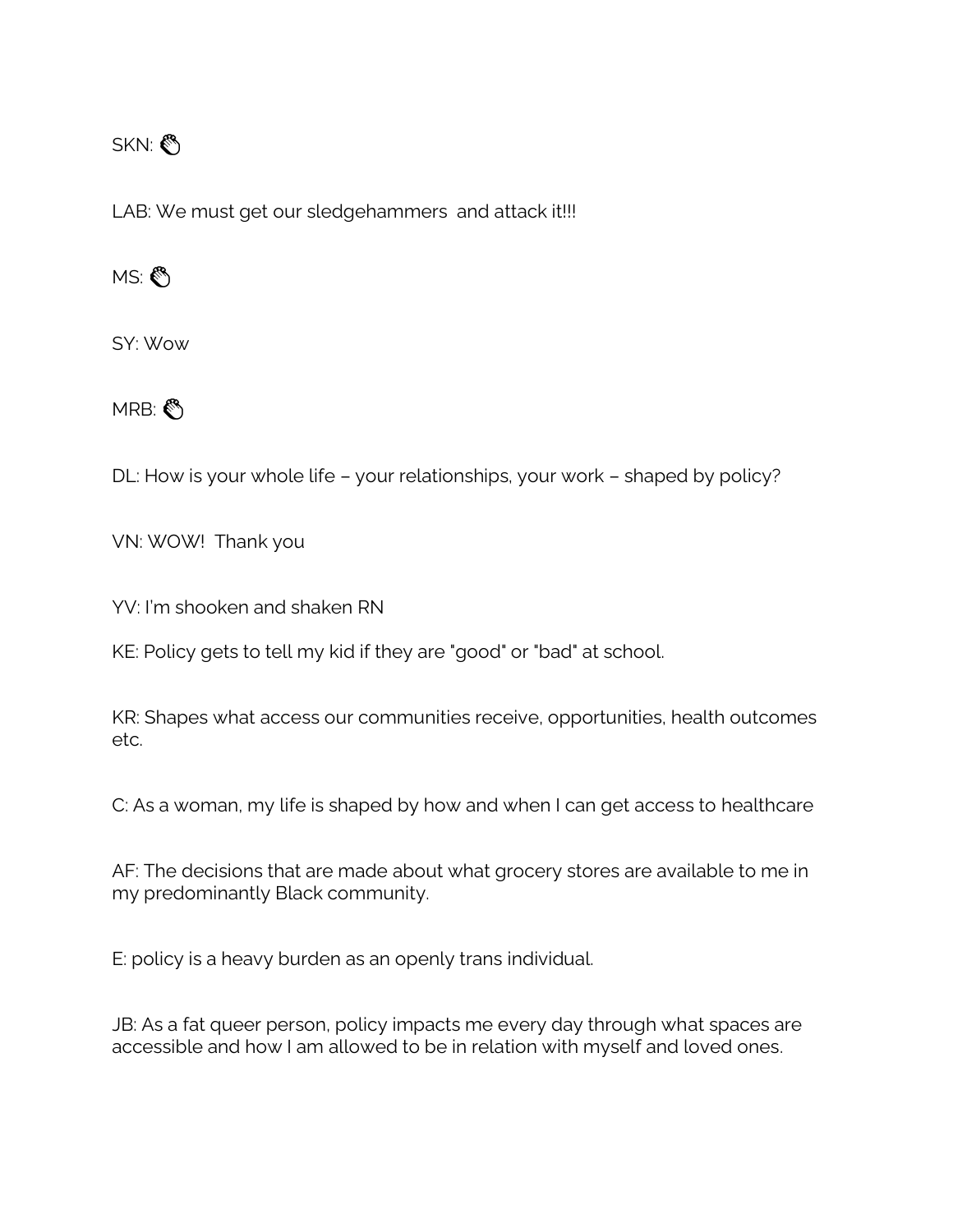SL: I really know no other way because it has been policy-driven my entire existence.

AK: Before my work with DV/SV victims, I wasn't aware how important policies were and what we can do to change them.

WB: policy potentially puts my life and my kids lives in danger.

KP: Policy needs to be rewritten.

KR: Basically if it's safe to exist and what kind of life you will have.

JM: Policy creates barriers to health care for my trans partner- barriers that I don't encounter as a white, cisgender woman.

NKC: Hopping off for another call - thank you! This has been impactful.

SN: Policy allowed me to see my father and unite as a family after many years.

CQ: I understand. Binary expectations still rule.

HC: Policy limits peoples rights.

KW: Noticing how policy shapes my relationship with my dad now that he lives in a nursing home.

CA: policy shapes the experiences of first responders.

ST: policy consumes time and resources.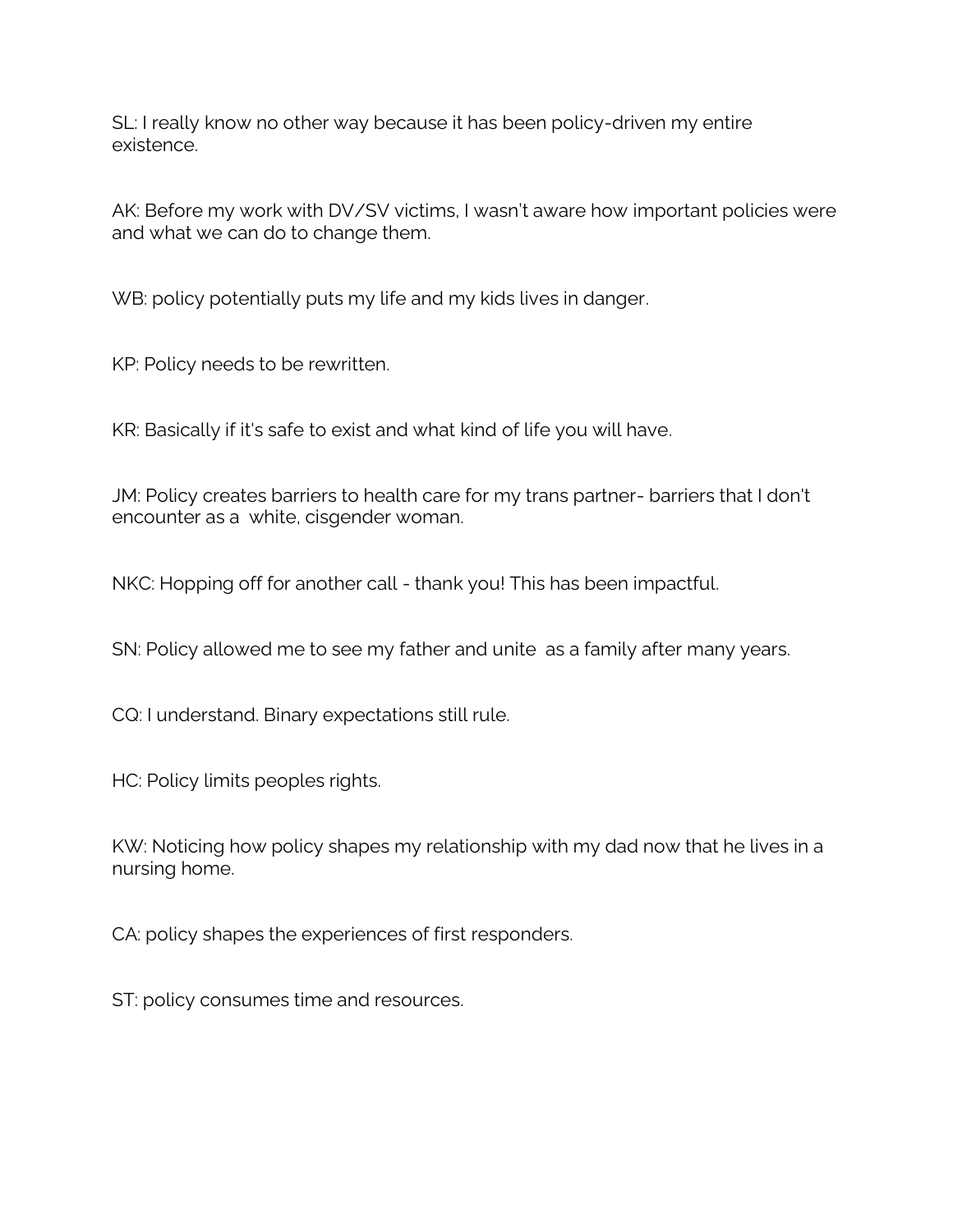LH: Policy tells me as a disabled person if I get resources to live. Policy tells me how people view and interact with me and my brothers. Policy puts limits on what I'm allowed to do and accomplish.

CH: Policy creates a narrative that if I as a black women speak up or speak at all I am deemed angry, hostile or unworthy of the platform in some way or another.

JS: 6<sup>th</sup>

WB: Policy is not truly shaped with input from all

YV: the policies of this state have sought to decree whether i even exist or have value.

VK: Policy can lead to poor mental and physical health outcomes.

CL: personally my life is shaped by policy when I have to think about how my gender presentation impacts my safety when I step out of my home or how I interact with a partner when out in public.

BL: So many policies leave out youth and other young people (esp. survivors and young people that use violence) MW: Policy taught me to follow rules that the biggest loudest strongest person, often not for the greater good. It makes it difficult for every voice to be heard.

SKN: policy has created pipeline to prison.

AK: Policy funds my work and dictates our focus, often limiting the means to realize our vision.

AB: I'm thinking about changing stories to be more palatable, and the policies that tell me what is palatable. I am in a lot of spaces of privilege, and also some marginalized spaces. I am a bisexual genderqueer person, and the amount of authenticity I am "allowed" to display is shaped by policy.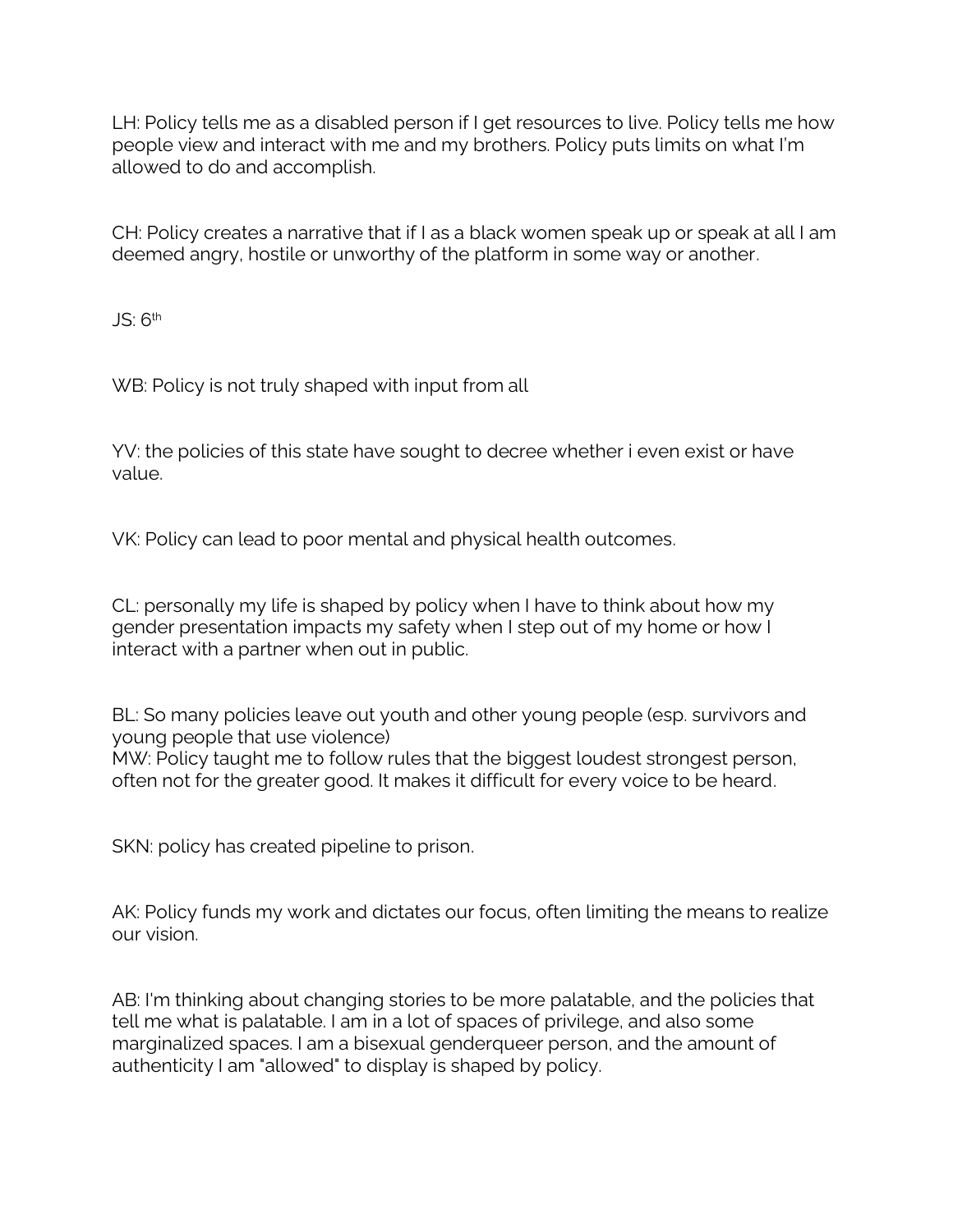KE: Policy tells me when and how I can tell my stories to public bodies (e.g. city council, school board).

SM: Policy keeps my family from being recognized as a family in the eyes of the law and medical professionals.

J: Everything, my gender, my relationships, like Idon't exist in some states, access to information, health, fatphobia in medical field makes me have to advocate for myself every time I'm sick.

MD: Immigration policy dictates where and when my clients can live, move, marry, travel, work, and access healthcare and social services.

MG: Policy is an excuse people hide behind to avoid creating accessible solutions.

C: as ending gender based violence coordinator with Pan-Asian Community., policy puts me in a box puts me in a box for model minority only to be heard and dismisses me.

BT: Policy is disconnected from experience. Made by people w/o/lived experience and enforced by same. Policy can stand in the way of healing and policy can actively hurt folks.

HW: The residue of policy has made my family EXTREMELY intentional at creating and uplifting/upholding/presenting a loving Black culture… but safety was always at the forefront.

KC: As a 2S indigenous, my culture, relationship to the land, and relationship to spirt is framed, shamed, pushed down, constant state of fear.

CY: policy determines where our shared resources are invested, how my neighborhood is designed, the health of my environment + food--all of the things.

CS: policy is keeping students drowning in debt, curtailing futures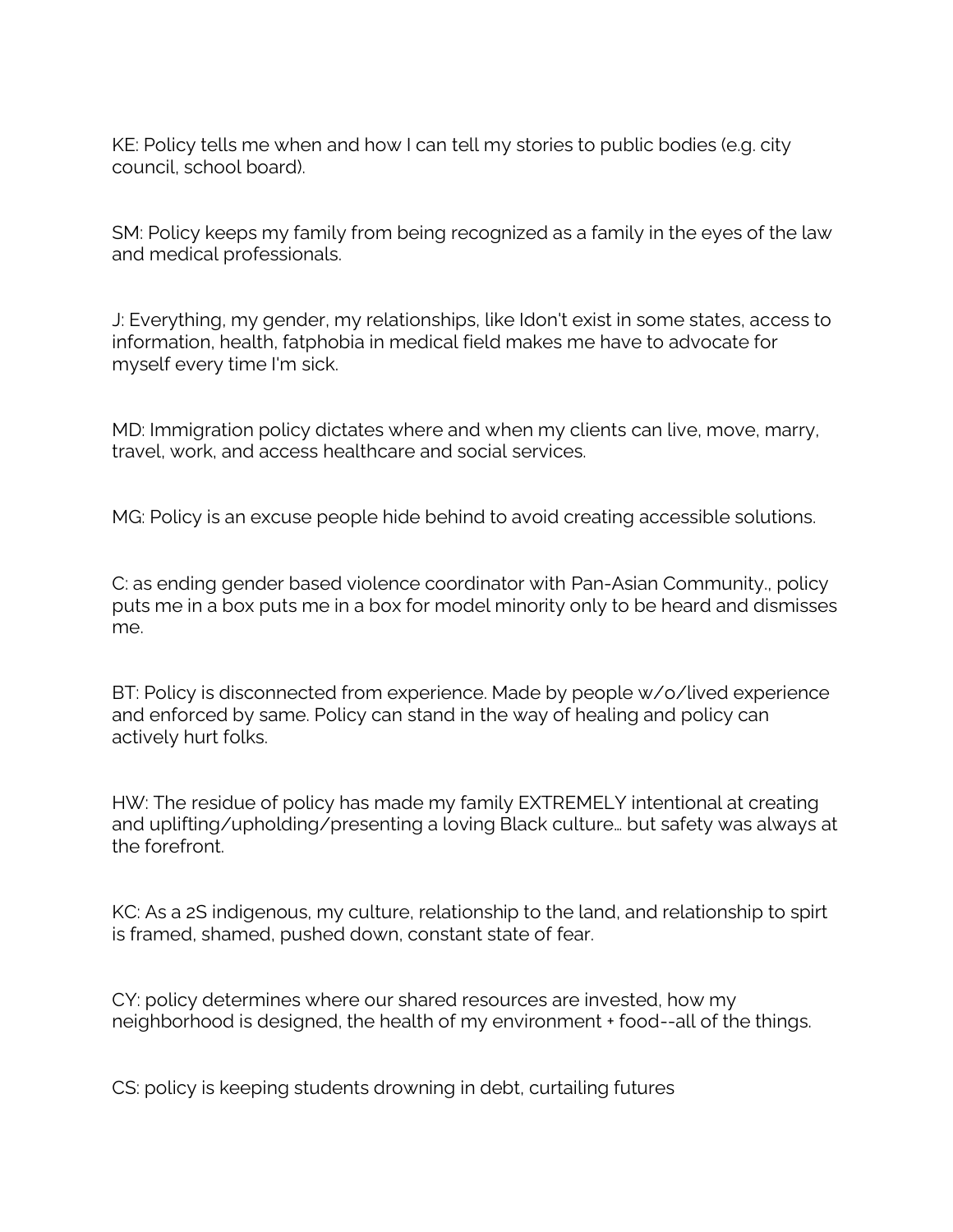AK: Policy dictates what is invested in around me.

AF: All people have the right, opportunity and responsibility to participate in governance.

MRB: Policy has told me that my status as an immigrant shapes if I belong or not.

LAB: I live in the Flood ravaged part of NJ and still many have no housing. Policy is strangling my clients and myself. You lose all your id and you can't get Drivers license or Social Security cards You CAN'T Get funds to live.

TT: Policies offer broad insights on guidance for community resources and qualities of life (and disparities thereof).

JM: I don't like the military policy's where commanders use the same as the commander before. "Recycled Policy" they need to create a specific policy towards a more direct approach to a program.

TT: COURAGE!!! Come through Dr. Gail!!!

LAB: So I will keep breaking down these policies.

TV: Text Chat Question: Whose voices do we hear more of in policy, and whose do we hear less of? How do we make spaces in policy for the voices we hear less of? How do we ensure those voices are central to policy decisions?

JM: Petitioning.

KR: Policy makers never hear from the homeless sadly.

MR: activism.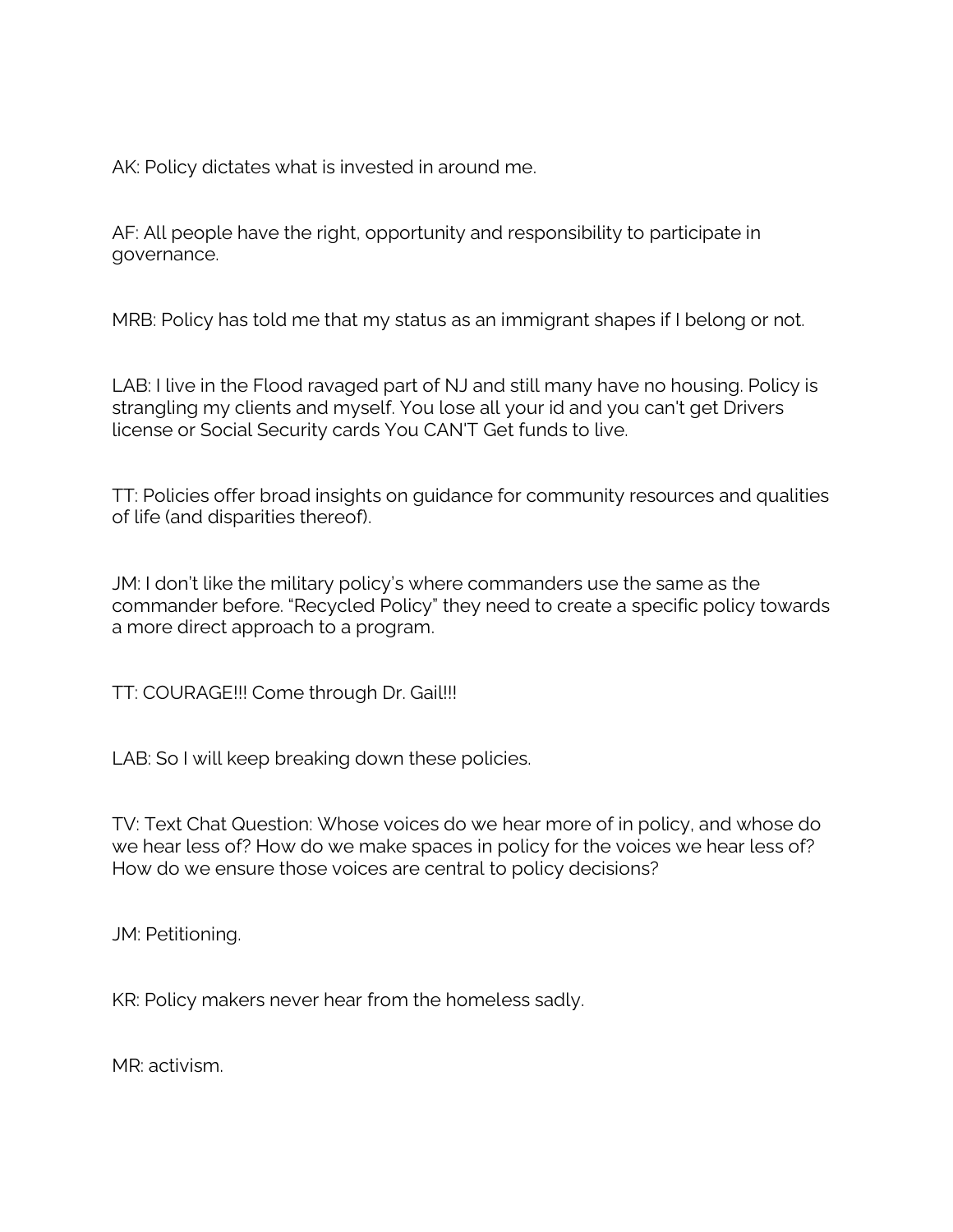JM: Grant request and funding.

KR: Important to center youth and survivors in our work.

YV: we hear a lot from so-called authority figures in policy. where does their authority actually come from tho?

J: Stepping back and leveraging privilege to bring those voices in

CA: mobilizing

SF: build working class power/solidarity

KE: Those most-affected by the decisions are often left out.

CQ: Voices most often heard in policy decisions include lobbyists. Minorities, vulnerable populations never heard from directly. :(

C: honoring the stories and storytelling and testimonials.

IS: representation.

JB: Bringing folks to the table as experts in their own experiences.

MR: advocacy using storytelling.

SF: Whoever the policy is about should be at the table for the discussion.

J: amplifying.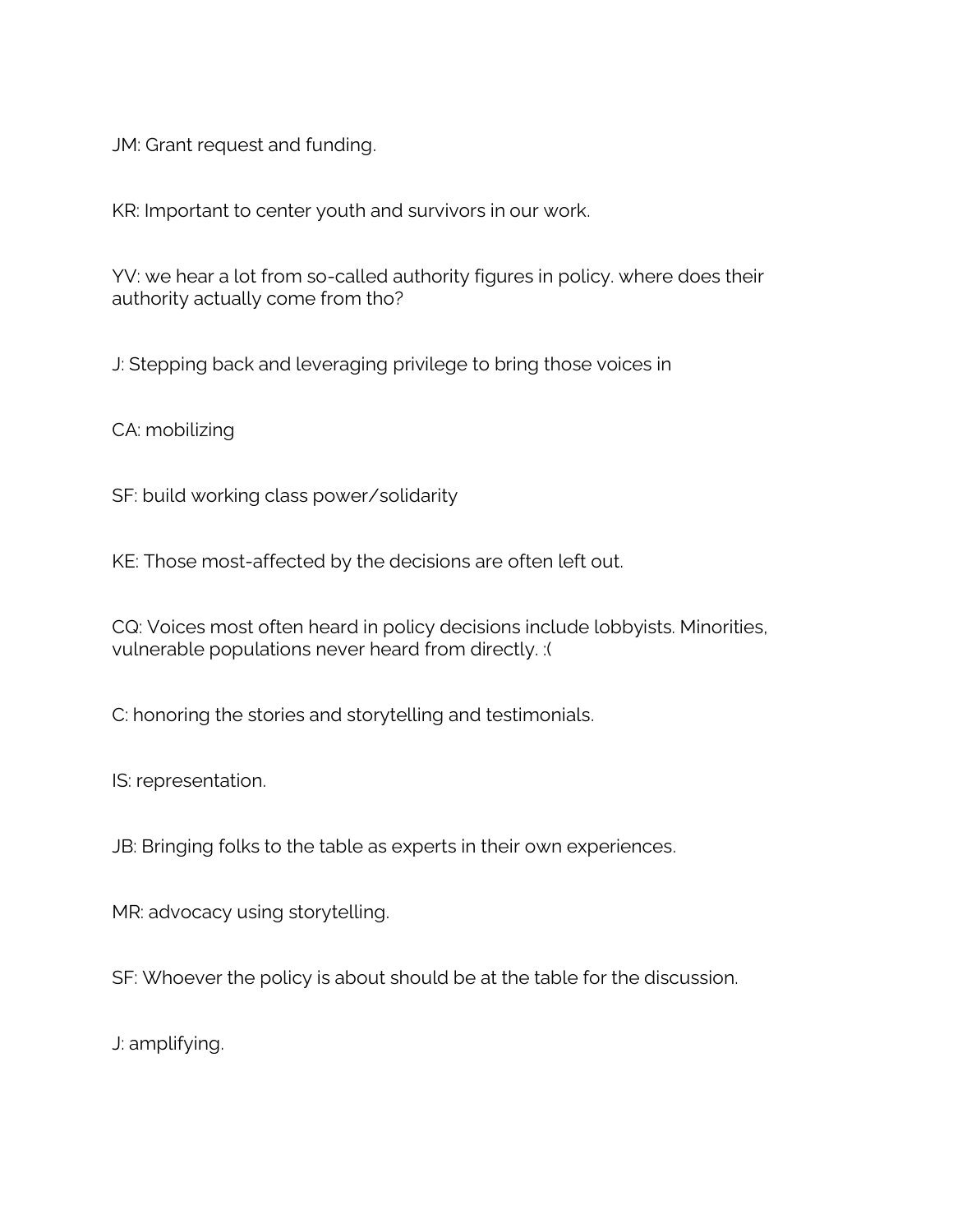WB: streamlining the ways to get involved. its too confusing for the average person.

AT: emphasize the importance of lived experience as a driver of good policy.

TT: Physically going to ask those questions to diverse communities to inform my decision-making.

BL: teenagers!! give them platforms to share their brilliance.

KR: Big corporations buy policy.

CY: centering the stories/leadership of communities that have been marginalized in defining community problems and solutions.

JM: Parents who have time and resources to be part of board meetings have a larger say in school policies.

TT: Nothing ABOUT us WITHOUT us!!!

KW: Yesss!!

AT: "nothing about us without us is for us"

C: honoring the intentions and mindful intentions of why this policy is needed?

AM: you hear the loudest person. Advocate! Ask for and amplify the voices of those the policy affects!

E: my organization (the ion center) has a diversity, equity, and inclusion committee that is bringing in knowledge and lived experience from those that are typically underrepresented. our current focus, for example, is on the hispanic community. we're doing focus groups right now. it's very exciting.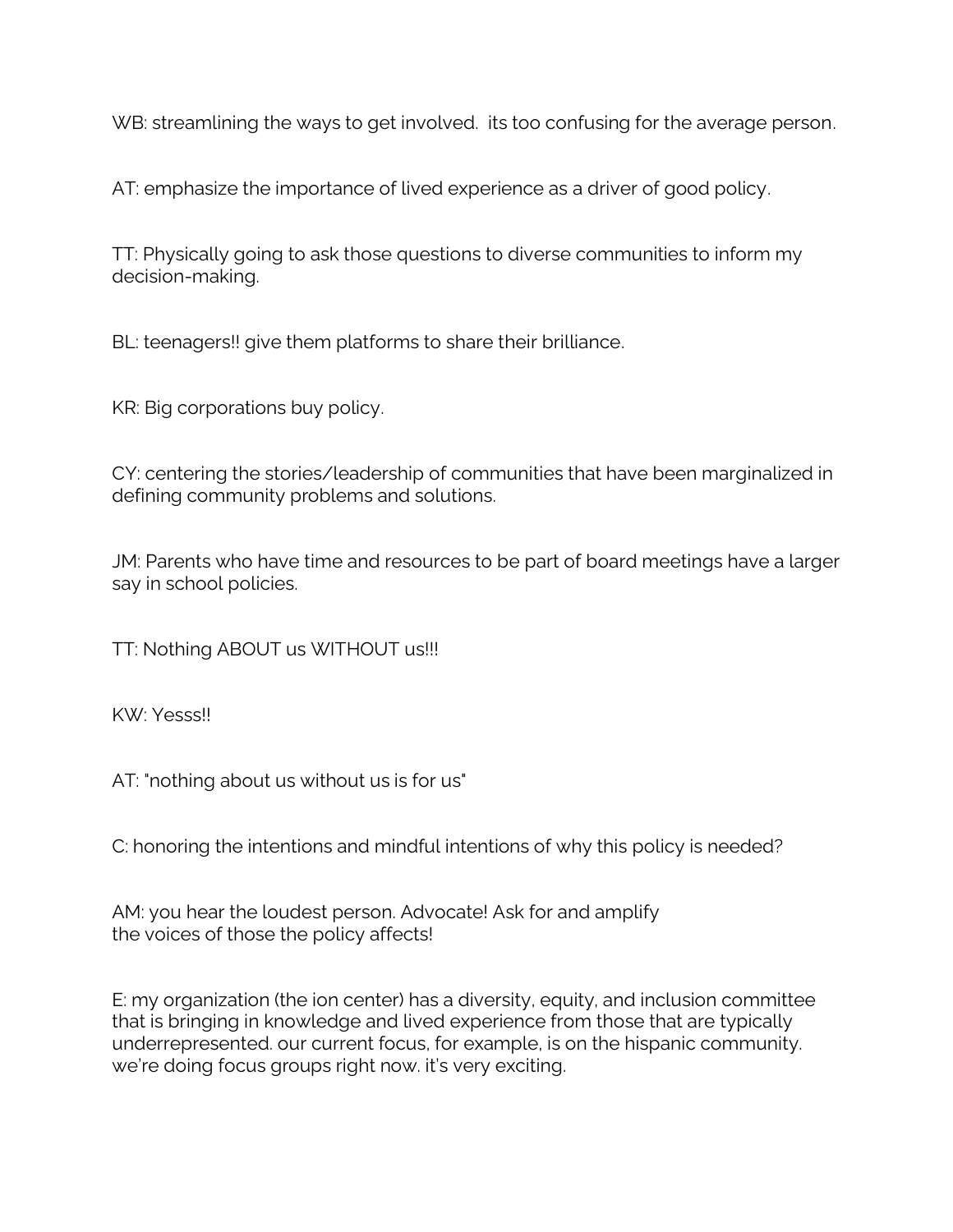KE: Where I live, the rightful land stewards (Indigenous Nations) should be at all the tables.

KC: Decentralizing power by developing relationships to marginal communities and learn, give space, bring their voices to the center.

TV: Yes meeting people where they are because we know there are barriers to getting to the table.

MR: Bring in young adults - next gen.

SKN: we overwhelmingly hear white male voices creating policies, leaders who are in positions of power need to give up their seats to people of color, to women and all marginalized groups.

CY: creating access for people who are usually excluded. paying for time; attending to accessibility.

LAB: I must show up on all those Zooms that have higher ups. I been claiming & let them see my face. and know what it really look like.

GM: Those in power must share the power.

MG: We hear the voices of economically privileged, educated and resourced politicians in policy.

SF: minimize barriers to get marginalized voices to the policy-making spaces (transportation, child care, incentive/compensation, etc).

TV: @ Sarah yes!

.

LAB: to be homeless and working every day, in government.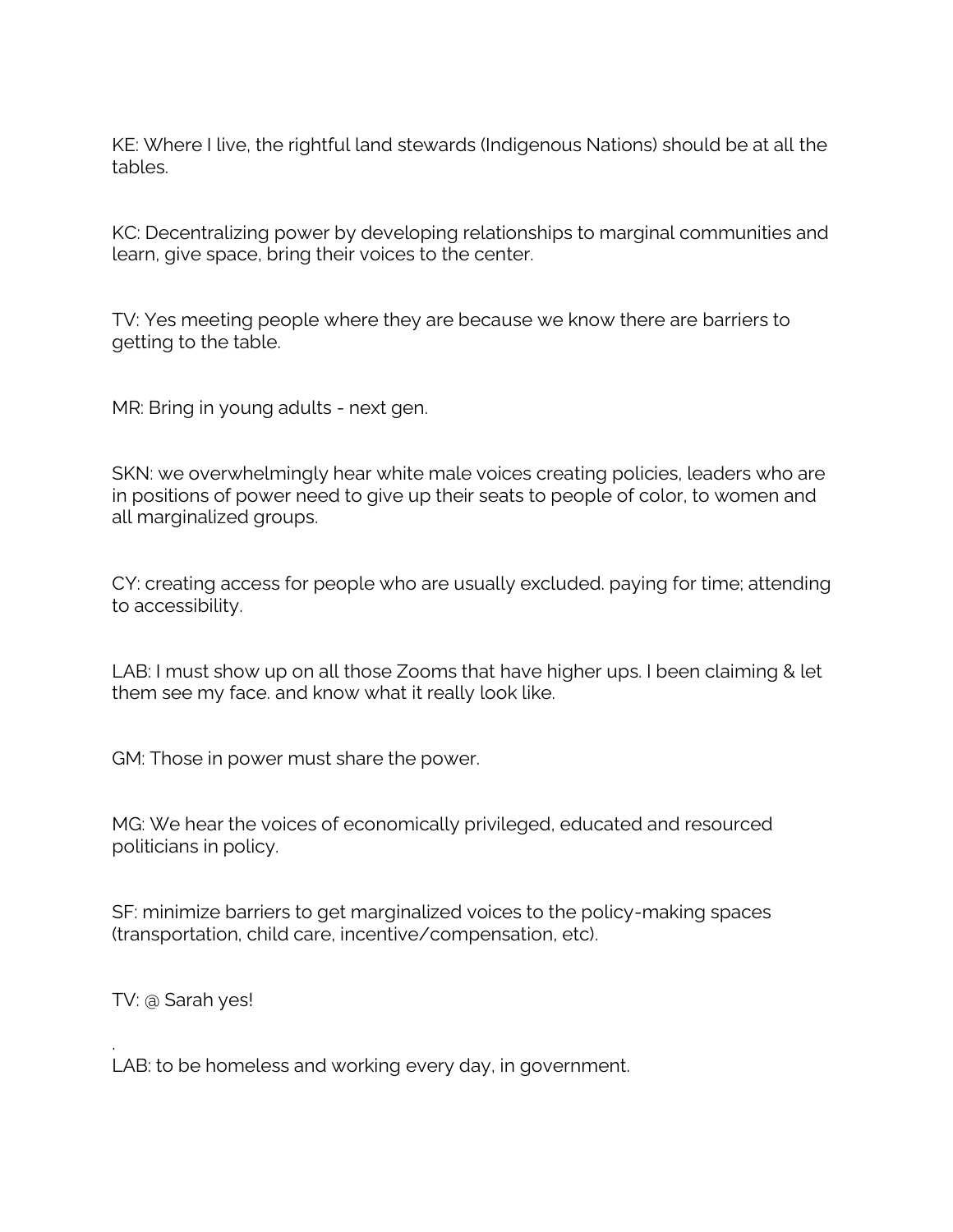AF: Our health and safety arise from mutual care, a just society, and the interruption of violence before it harms others.

LAB: We must Listen, Affirm and Accept others Truths.

AF: "I affirm that story. I make it explicit that I believe that story. I thank them for sharing that story." – Diona.

AM: YES!

AF: "You're not a problem to be solved. You are not something that needs to be fixed. I am here to provide care."

LAB: Yesss, you are Not a problem to be solved or fixed.

AF: "It's so important for us to be accountable to our healing. To be accountable to our memories."

LAB: We are all Sacred...

MS: "unpack the harm that has been done to you. Interrupt the cycles"

### JS:

LAB: Give ourselves time after we unpack the harm and hurt to find time to heal.

KC: This conversation make me feel seen so deeply even when this is not my space to show up. I am deeply thankful for the work that is being done and that we are rising strong as community. Thank you.  $AF: \bullet \circledast$ 

YV: ☆ \$ powerful!!!!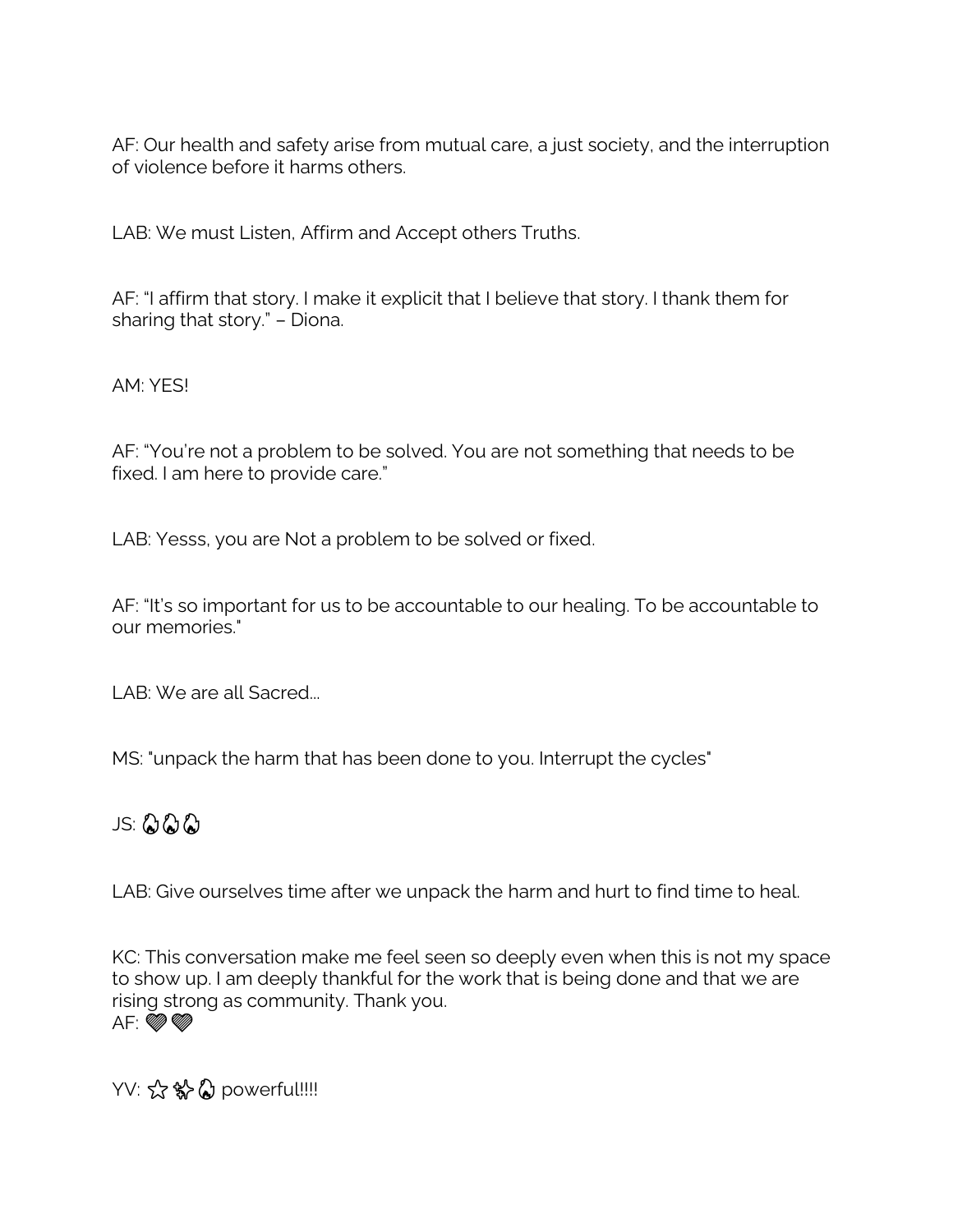SKN:

KP: Beautiful and so powerful!

LAB: Yesss!!!

GM: Please check out the film: [www.rhythmsoftheland.com](http://www.rhythmsoftheland.com/)

YV: Divine design =)

DL: Can you share a time when you felt empowered to be a creator of policy, or had the agency to create policy? Time/place/what that was like?

MR: Felt useful

YV: Now that i have left my childhood home and am making my own, my policy is that this place is safe haven for my loved ones to land as they are and as they need

JB: In my position as a manager of development, I have been able to work on transitioning our fundraising away from donor-centered and towards communitycentered.

WB: working with the coordinated entry system. I was able to create a inclusive policy that allowed the most vulnerable to have access to housing vouchers.

VH: In my DV agency advocating for more inclusive trauma informed policy for survivors.

LAB: right Now, As I fight for my clients to get Social Security cards & ID's.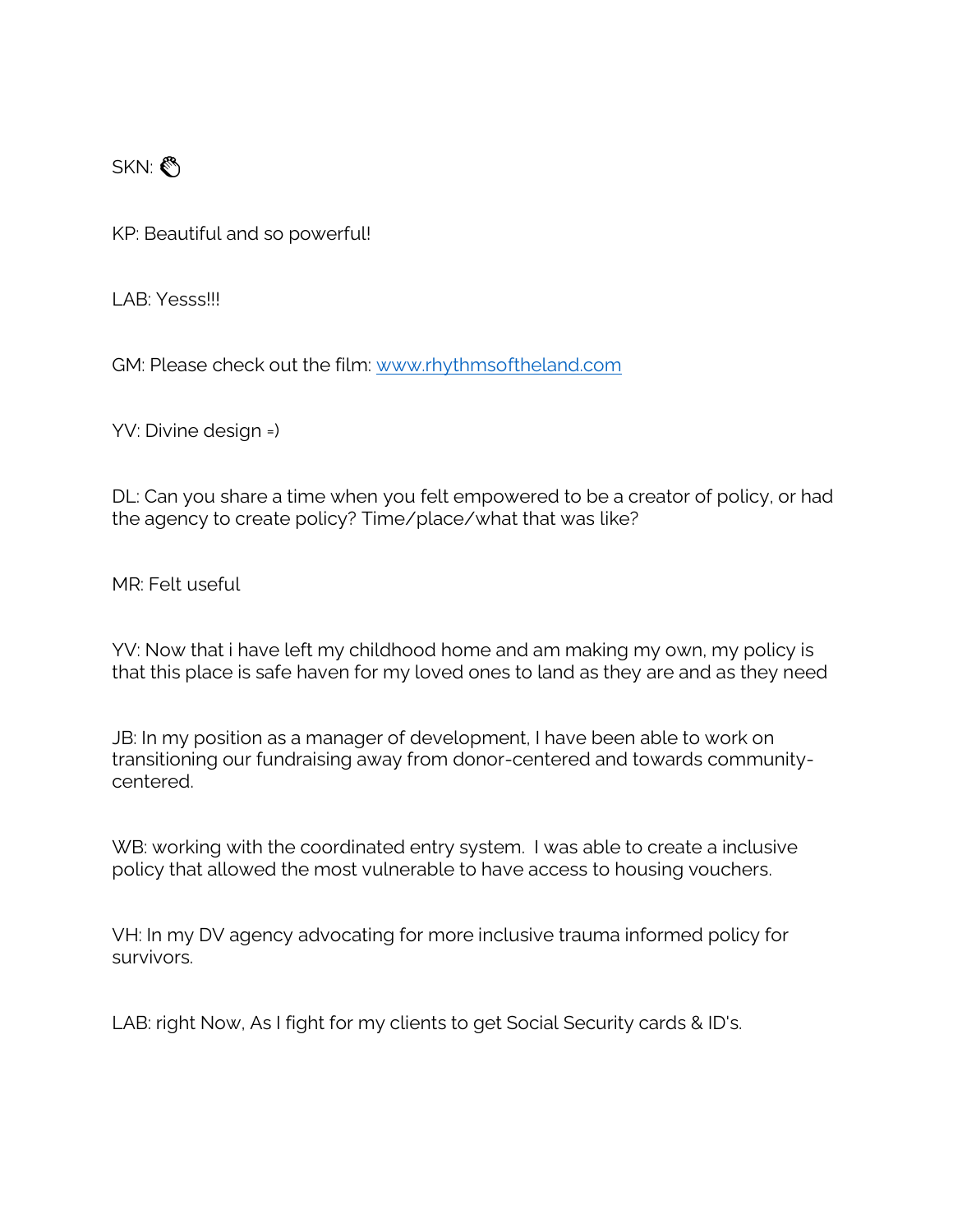CQ: As executive director of an assisted living, was incredible to create change, advocate for residents and bring them opportunities for social engagements, accommodations like tub cuts (consistent with fair housing) . . . wheelchairs to be active in community. Best part of the position!

BT: Fruitful: Imagine how it might be done and then the resources to implement ideas.

HW: Working with Black LGBTQ youth in Detroit with enumerating the Detroit Public School system's anti-bullying policy to explicitly state that "gay, lesbian, bi-sexual, queer, and trans-identified" youth are protected.

KE: When I was part of a group of people who came together to have police schoolliaison officers removed from our school district.

KW: Making room for principles of harm reduction and redistributing power in CJ policy.

CS: as a program director opening pathways for advancement for those on my team.

MR: How can we connect with Alexis?

J: Setting boundaries in my personal and professional relationships.

C: Learning so much and just want to honor to have the agency and power to be able to have the space to have input, and not apologizing to take space to be heard and have a maybe small impact with the Family Protection Violence Protection Taskforce and Intimate Partner Violence.

AF: [Alexis@resonance-network.org.](mailto:Alexis@resonance-network.org)

VN: I have the freedom to develop and mold our housing/shelter team, who are passionate young professionals.

JS: I am so grateful to have had the opportunity to be in space with all of you.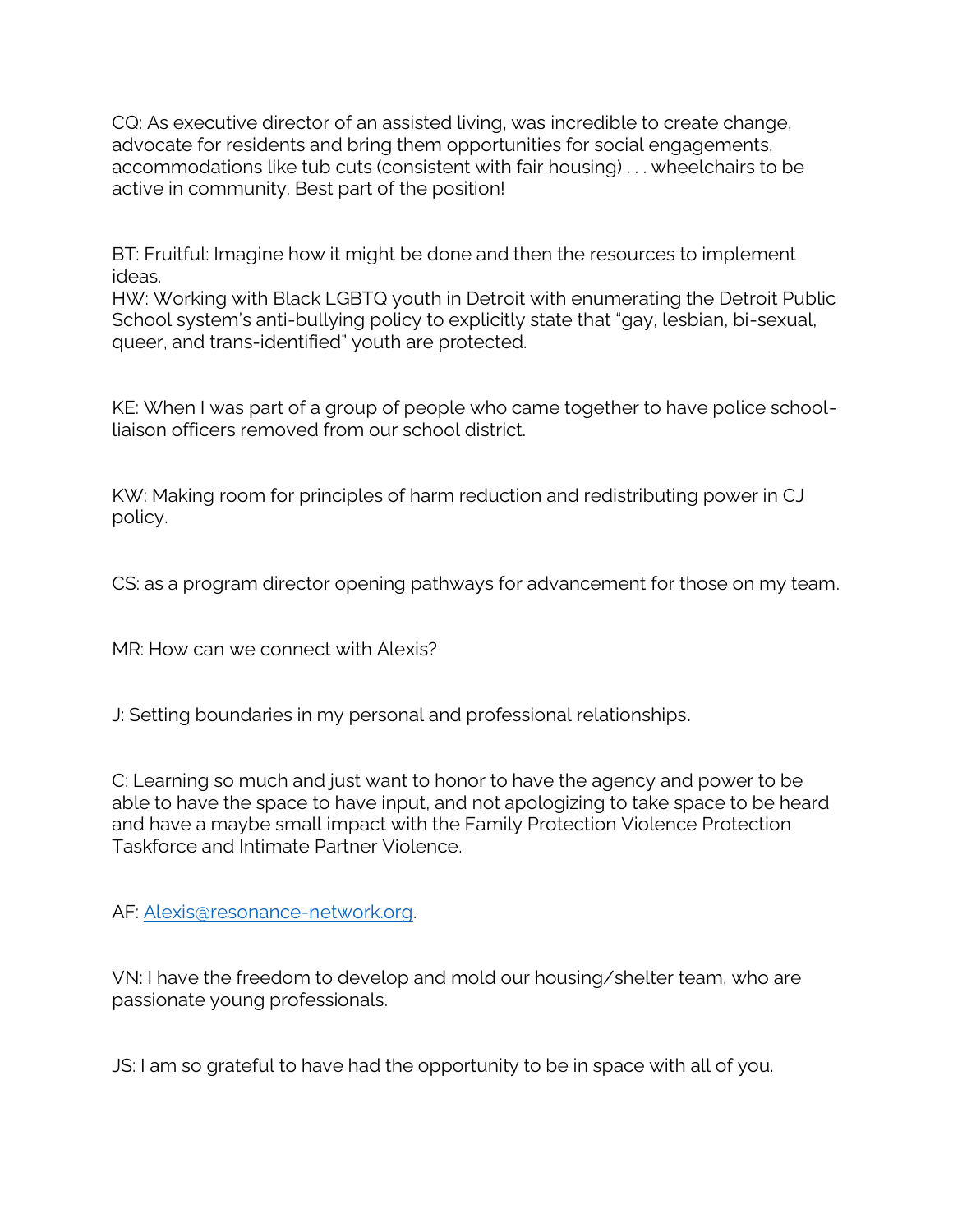LAB: Hopeful

CQ: felt bad ass, like wonder woman!

TT: Responsive

HW: It makes me feel hopeful… that the future isn't science fiction…

JB: Empowering

J: scary sometimes, and seen.

YV: my creative birthright feels activated.

KE: Feels possible when doing it with others.

BT: painful/hopeful.

KW: encouraging.

JM: Feels empowering, and gives me extra strength to keep working-

 $KE: \heartsuit$  to all the speakers, organizers, tech hosts, and people who shared in the chat!

# JS: 222

KP: Thank you for this most powerful conversaion.

J: Thank you all <3